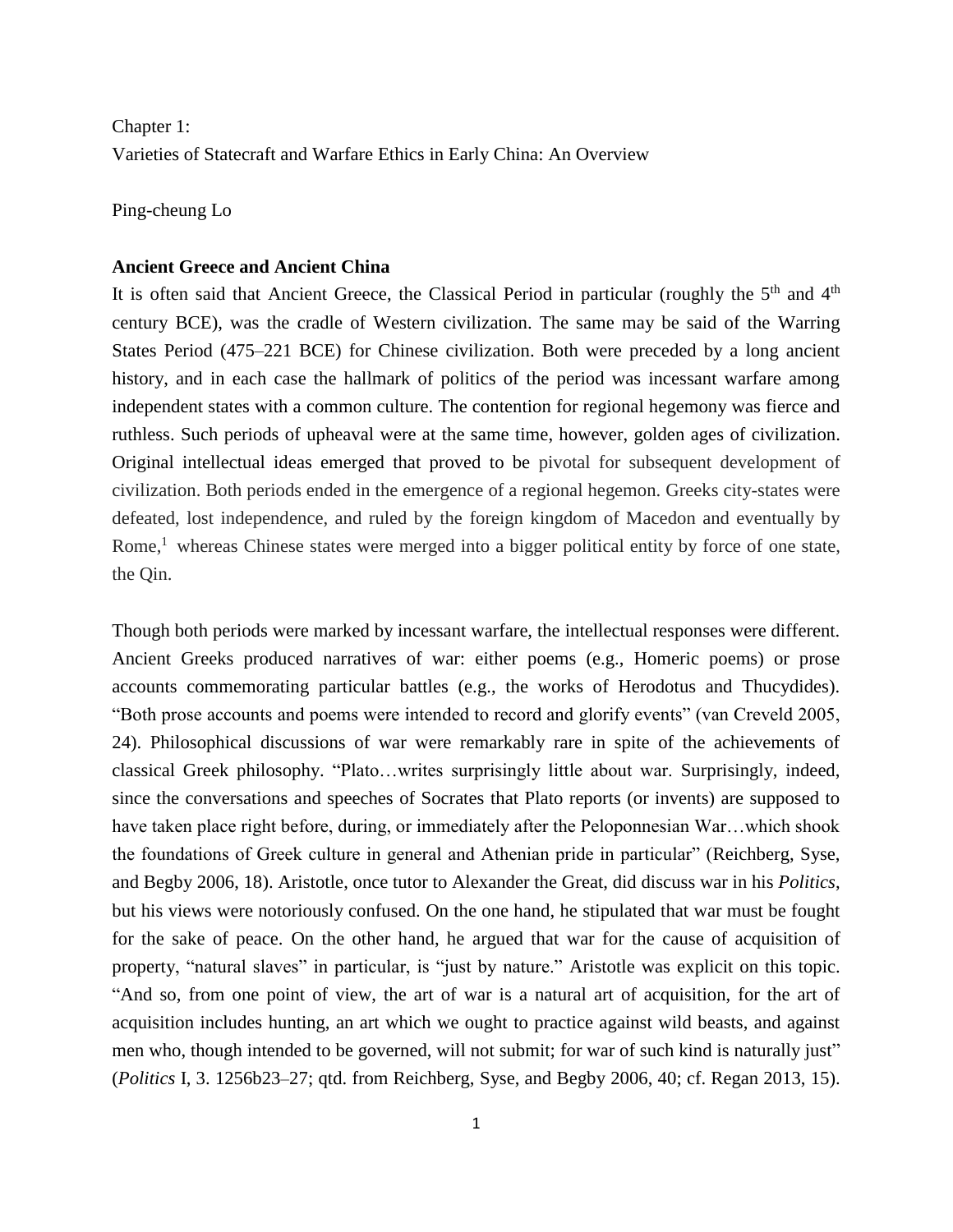In contrast, most major thinkers in the Warring States Period in China urgently engaged the topic of war. The cruel reality of unremitting wars was reflected in poems, recorded in historical writings, and above all, intensely discussed and debated by the great thinkers of that age. Concomitant with the struggle for supremacy as well as for survival of the warring states, competing schools of thought, especially on statecraft, arose to meet the needs of the day. Because warcraft was a part of statecraft, the role of warfare was sharply debated, ranging from its aggressive use to its condemnation. Hence there were heated and extensive debates on the need to distinguish justified from unjustified wars in ancient China, as there were not in ancient Greece.

In this chapter I provide an overarching view of five major schools of thought on this subject matter, an endeavor that has not been attempted before in either Chinese or English. In particular, I try to articulate their warfare ethics in the context of statecraft. I first discuss the emergence of such thought in this pivotal period and then briefly examine its development when China became a unified and centralized empire. After briefly describing the historical background in the next section, I will begin the subsequent overview with the school that denies the legitimacy or sensibleness of warfare ethics.

## **Background: the Rise of Various Schools of Thought**

As the eminent Zhou Dynasty (1027–256 BCE) was on its downward path in the sixth century BCE, the feudal dukes seized the opportunity to turn the territories entrusted to them into *de facto* sovereign states and declared themselves kings. As there was no common agreement on territorial sovereignty, this development led to anarchy in interstate affairs. State boundaries were in flux and, as a result of a series of military conquests and occupations by the stronger states, the number of states in the region decreased sharply to seven, commonly known as the Seven Powers. This final round of fierce fighting and bloody warfare is now known as the Period of Warring States in Chinese history (475–221 BCE). This was a time of instability, as every state was vulnerable to attack and losing its independence and territorial control. This was also a time of ferocious fighting; killing fields were everywhere.<sup>2</sup> Hence this period was also a time of competition as well as reform. All state rulers looked for brilliant ideas on managing state affairs and war fighting skills so that their own state could survive and emerge superior to others.<sup>3</sup> Accordingly, this was also the golden period of creative and original thought in Chinese history. Many new schools of thought arose that were subsequently generalized as the "hundred schools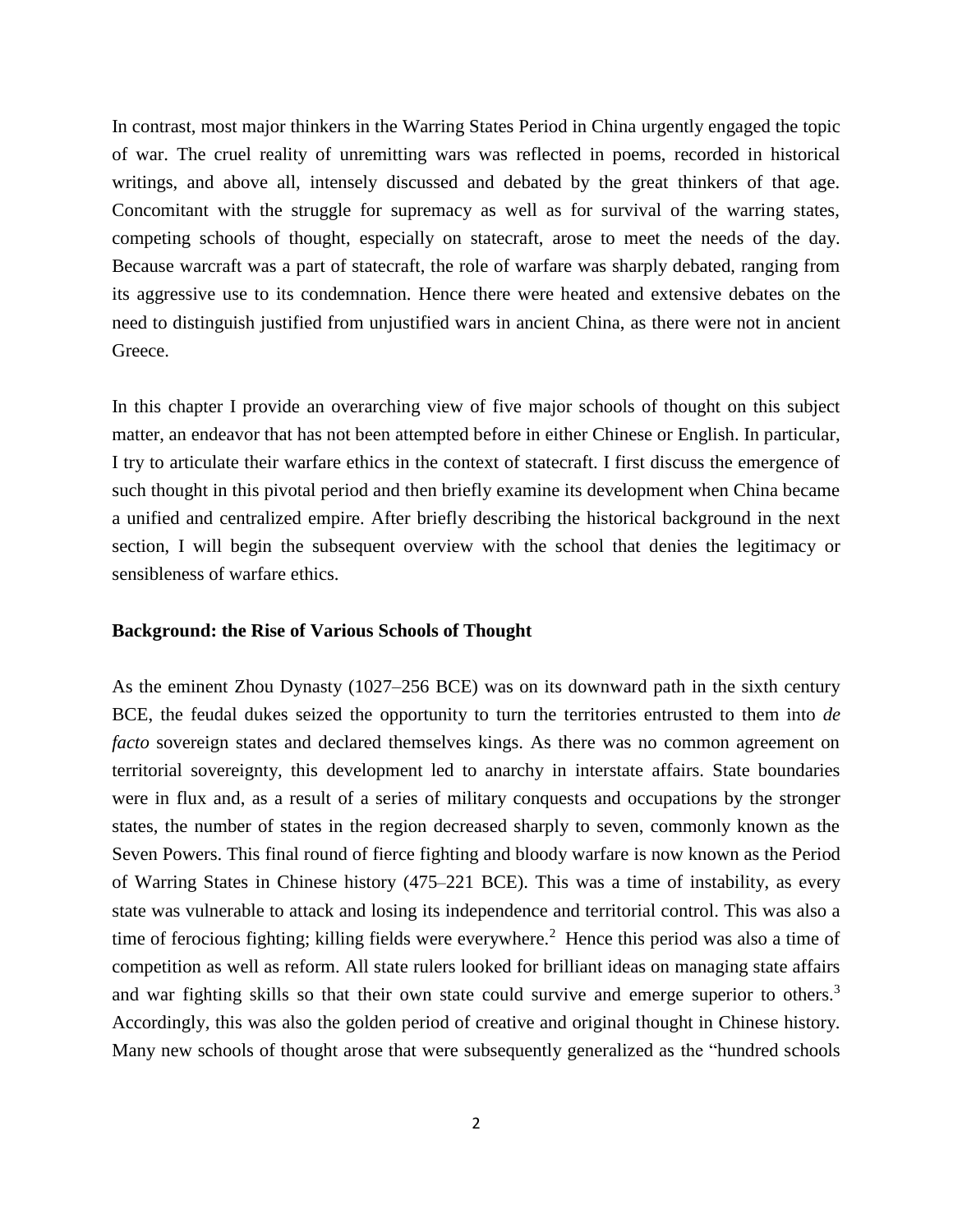of thought" in historical writings. The once shared values during the Zhou Dynasty gave way to pluralistic and conflicting ethical visions. 4

In this context of competing schools of thought on statecraft, warcraft (the skill of employing the military) was also discussed. The biggest question in that age was "How to govern well so that one's state can emerge as a great power?" Derivatively the next big question was "How to conduct military affairs so that one's army will emerge invincible?" Varieties of discussions on the proper use of military force grew out of this bigger debate.

Most of the major thinkers of this age were bothered by the killing fields and their carnage. As Mozi (c. 468–376 BCE) articulated it in the famous third chapter on "Condemn Aggression":

Today, kings, dukes, great men and the lords of the various states of the world do not act like this…As soon as they enter the borders of the state, they cut its grain and fell its tree, destroy the inner and outer walls of its cities to fill in the moats and ponds, seize and slaughter the livestock and animals reserved for sacrifice, and set ablaze its ancestral temples, butcher its myriad peoples, exterminate its old and weak, and carry off its state treasures. As their troops press forward and repeatedly confront the enemy, they shout at them: "He who dies in the line of duty is the finest soldier; he who kills many of the enemy is next; he who is wounded is only third in rank. (Mo 2013, 182–183)

A few decades later Mencius (or Mengzi, c. 372–289 BCE) echoed the same sentiment, "In wars to gain land, the dead fill the plains; in wars to gain cities, the dead fill the cities" (*Mencius* 2003, 83; 4A14). Hence most of the thinkers of this age found it necessary to articulate an ethic of the employment of the military.

### **The Legalist School: All is Fair in Offensive Defense**

*Articulations in the Pivotal Period*

Some thinkers decided to seize this moment of disorder and go with the times. Since the loosely united Zhou Dynasty could no longer exercise effective governance, there was no central authority to enforce order. Given the chronic chaos and warfare, efforts to promote peaceful co-existence of these states were unlikely to succeed, and every state had to secure its survival by augmenting its own strength. Legalism was a school of thought that taught how to best maximize a state's power vis-à-vis other states. It is difficult to trace its precise origins because the writings of many of its pioneers are no longer extant. Though not founders, Shang Yang (c. 390–338 BCE) and Han Fei (c. 280–233 BCE) are generally deemed the most important thinkers of this school.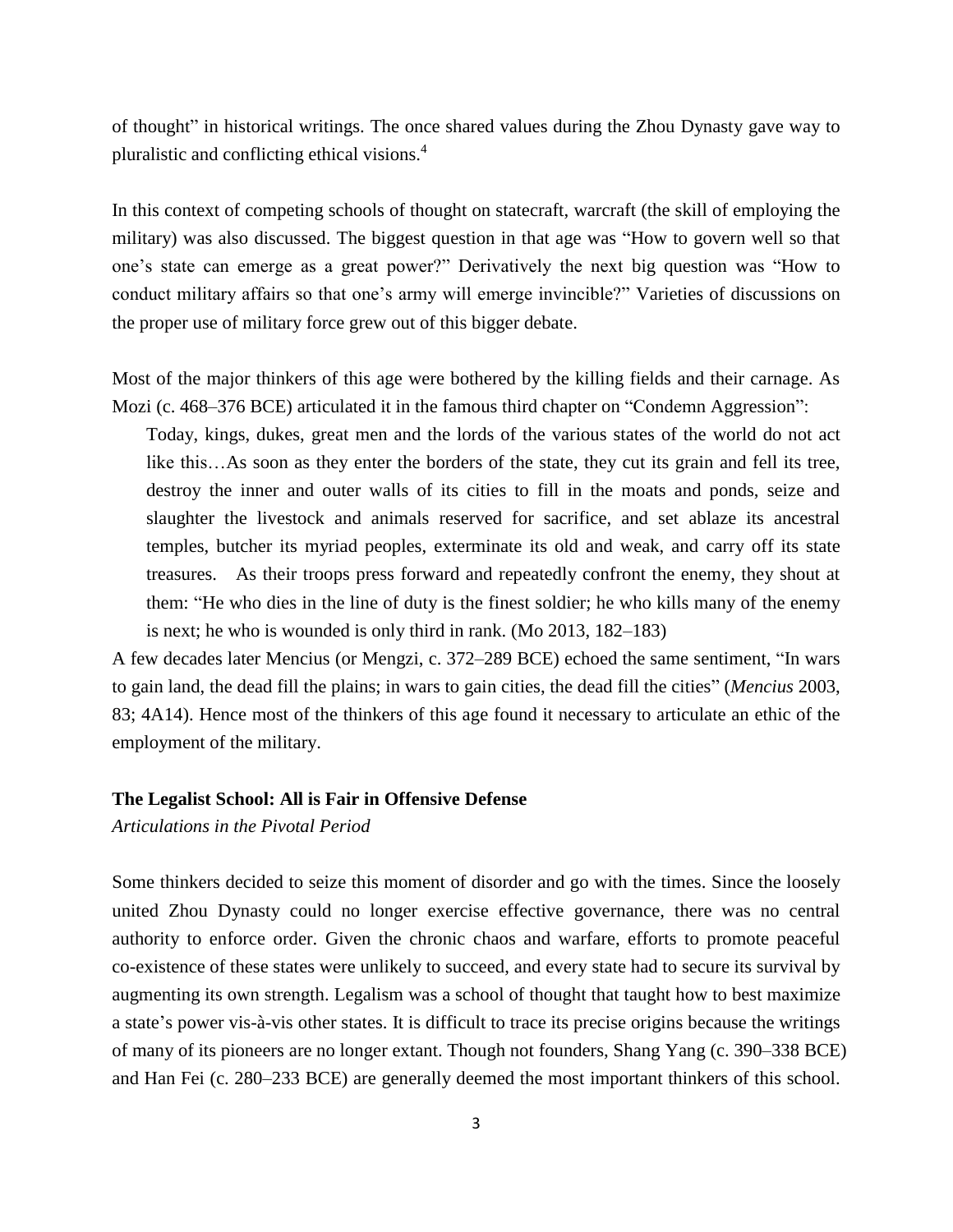There is much continuity between the thoughts of these two novel thinkers, though the former wrote more on warcraft and the latter more on statecraft. Unlike many other thinkers of the time who still respected the ancient sages in previous dynasties, both were forward looking and ignored conventional norms; hence their inclination towards realpolitik. In this age of struggle for survival in which the stronger states survived by preying upon the weaker ones, the goal of interstate statecraft was the same as domestic statecraft for the Legalists, that is, to maximize one's power and wield it to one's advantage. Hence both thinkers advocated a strong military supported by intensive agriculture. A "rich country" (*fuguo*) with a "strong military" (*qiangbing*) is a motif that was common among most Legalist thinkers. (Even today, the "Chinese Dream" advocated by the P.R.C. government always has these two components. "A rich and strong China" is on the lips of most people living there.)

Accordingly, Legalist statecraft was more than realpolitik; it was machtpolitik, that is, a policy of relentless pursuit and use of power in domestic as well as in interstate relations. The ultimate goal of statecraft was the state's creation of a world order under its dominion. According to this statecraft, internally, replacing traditional rites, the government was to coerce people into submission through the promulgation and enforcement of new and draconian laws. Externally, the government aimed to coerce other states into submission through brutal wars. Shang Yang, the prime minister of the state of Qin, militarized the entire society and advocated mass slaughter on the battlefield. Han Fei, whose writings were greatly admired by the ruler of Qin, deemed interstate relations a zero-sum game and advocated preventive wars to make sure that one's state would be the regional hegemon. The state of Qin put Legalism into practice, eventually defeating all other states and becoming the hegemon in China. In the process, much blood was spilled, which prompted responses from other schools of thought.

Legalist interstate statecraft bore much rudimentary resemblance to contemporary offensive realism in international relations theories (Mearsheimer 2014). A Legalist state was proactive in safeguarding national long-term security; it would launch an "anticipated self-defense" military operation against another state, though such an operation would be condemned by others as aggression. Accordingly, such statecraft had little interest in warfare ethics per se. Since one had only oneself to rely on—to ensure long-term national security and to advance national interests—one could not afford to confine warfare within the narrow moral space allowed by any petty moralism. There was no concern for proper conduct in war other than that which guaranteed military success. There were no scruples aiming to restrict violence and human suffering on both sides, and no mercy was to be shown to enemy soldiers, whether captured or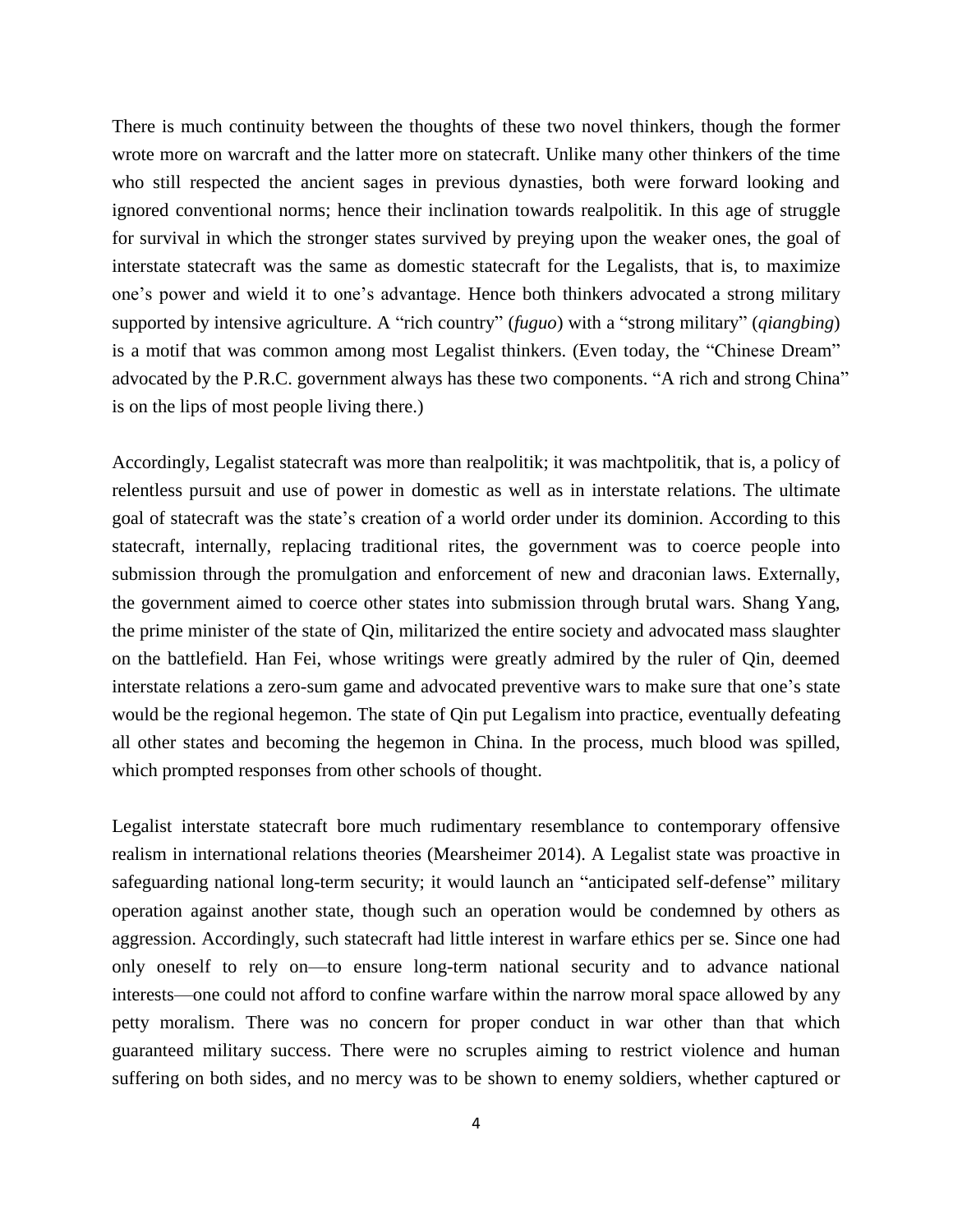surrendered. There was no self-imposed restraint or limit on the use of lethal violence to serve national interests. This amoral position on warfare was bitterly disputed by other schools of thought, as we will see shortly.

## *Later Developments*

The Period of the Warring States ended with Qin state conquering all other states and establishing an empire dominating the region. This *Pax Qina* (previously known as *Pax China*) was short-lived (221–206 BCE). Rebellions erupted and chaos returned; eventually a dynasty, the Han Dynasty (206 BCE–220 CE), was established which was stably developed. There would be more dynastic changes to come, but the apparatus of the centralized Chinese imperial empire would remain until 1911.

Ever since Confucianism was established as the state religion in the Han Dynasty, Legalist teaching, along with other schools of thought, was banished from state schools and institutions. This was analogous to the Christianization of the Roman Empire after Constantine, albeit not quite as thoroughly since other schools of thought were still privately taught and not persecuted. Although emperors and court officials in charge were supposed to follow the Confucian teachings, they could not resist the allure of Legalism. It was Emperor Wu, the architect of the Confucianization of the Han Empire, who put Legalist warcraft into practice as a new interstate anarchy emerged in East and Central Asia. The Xiongnu, a powerful nomadic tribe dominating Mongolia and Central Asia, proved to be an annoying neighbor. After conquering neighboring races and occupying their land in the east, south, and west, Emperor Wu attempted to launch distant expeditions to the north to remove this threat to national security once and for all. Though these decades-long campaigns remained at an impasse at the time of his death, the imperial ministers during the reign of the next emperor wanted to renew these offensive campaigns. A large scale court debate on this issue was held in 81 BCE in which the government spokesmen defended and elaborated this strategy of offensive defense. The pro-war party raised arguments that were full of Legalist motifs, praised the achievements of Shang Yang and the Qin state, and even quoted a famous saying of Han Fei ("Thus, whoever has great strength sees others visit his court; whoever has little strength visits the courts of others. Therefore the enlightened ruler strives after might"; Han 1959, 306). This was not an isolated incident; the surreptitious merging of Legalist statecraft into imperial Confucianism became a salient feature of imperial Confucian statecraft for almost two thousand years. In the modern period, Mao Zedong (1893–1976 CE) appreciated Han Fei's thought so much that he assimilated Legalist statecraft into his rule of the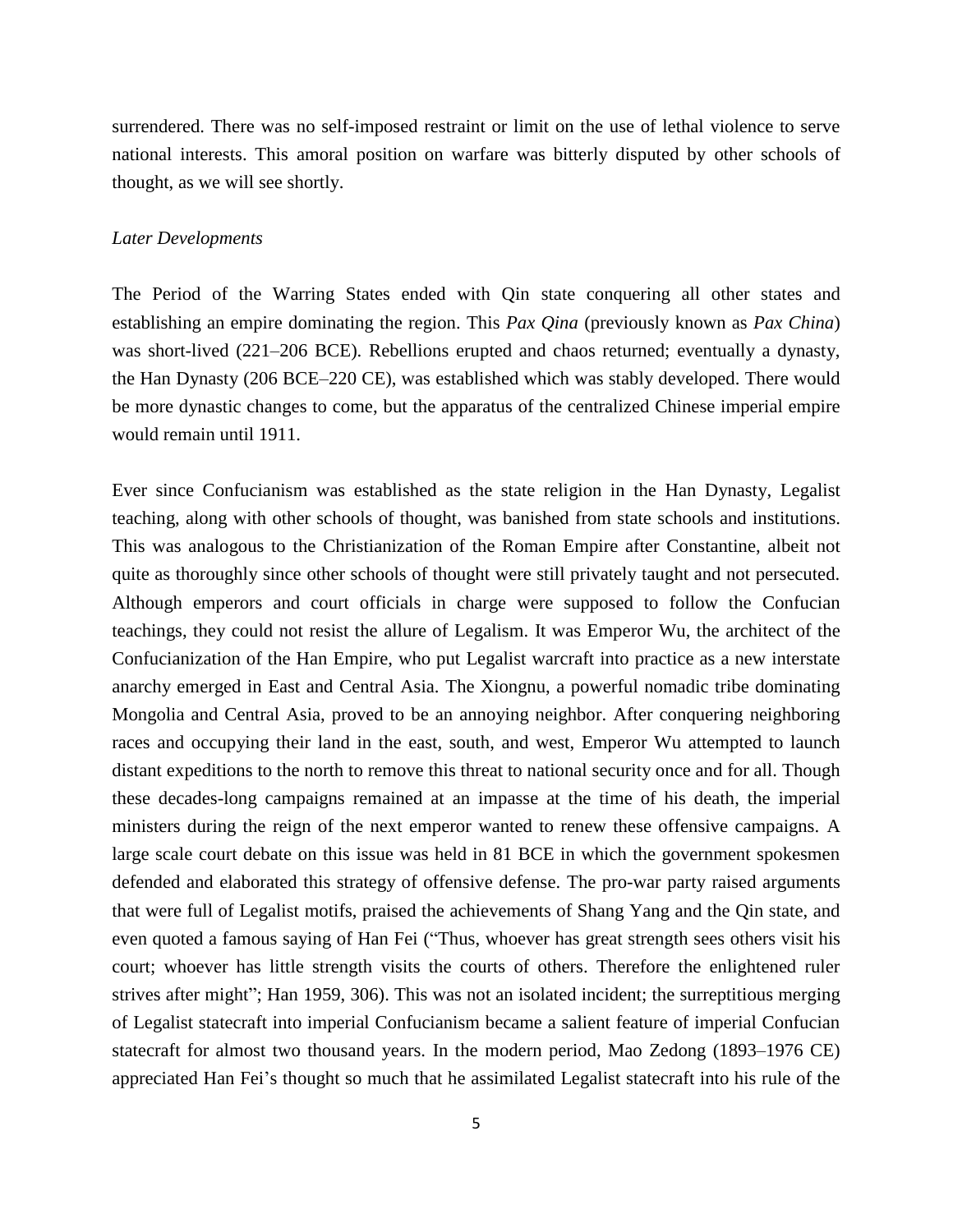"New China." Such an offensive realism may still be found in the official People's Liberation Army publications on grand strategy. Chapter 11 of this book explains in detail Legalist realist thought, its practice in the Han Dynasty, and its recurrence in the PRC government. Early studies detected the presence of Machiavellianism in this school of thought (Waley 1939) and this chapter elaborates this theme via the theory of offensive realism as articulated by a well-known international relations theorist (Mearsheimer 2014).

#### **The Confucian School: Just War as the Second Best Option**

# *Articulations in the Pivotal Period*

The founder of the Confucian school was Master Kong (Kongzi, Latinized as Confucius; 551– 479 BCE). Though in the *Analects* he seldom talked about war, he was adamant that proper statecraft required virtuous politics in continuity with his emphasis on virtuous ethics for individuals. A virtuous ruler, by his personal example, according to Confucius, would have great influence and move everyone to be virtuous. Hence the state would be well governed (cf. Confucius 1979, 63, 138–139; II.1, II.3, XVI.1). A few generations later, Master Meng (Mengzi, Latinized as Mencius), his most prominent follower, elaborated upon this concept of virtuous statecraft and extended it to the discussion of military matters. To begin with, Mencius abhorred the rampant warfare of his time; he condemned aggressive war in very strong terms (*Mencius* 2003, 83; 4A14). He denied that wars in the previous age were "just/righteous wars" (*yizhan*) (*Mencius* 2003, 157; 7B2). He did not permit Shenzi (慎子), probably his disciple, to pursue a career as an army general because that was not the proper aim of Confucian statecraft (*Mencius* 2003, 140; 6B8). Mencius even disavowed in dismay his alleged expertise in the art of war (*Mencius* 2003, 158; 7B4). Such repugnance against warfare notwithstanding, Mencius conceded paradoxically that in some circumstances military force was not only morally permissible but morally and politically obligatory. First, he advocated that self-defense against invasion was the responsibility of a head of state (*Mencius* 2003, 26; 1B13). Second, following Confucius, the key term in Mencius's political vision was *renzheng* (benevolent or humane governance). Hence a ruler that had well-cultivated moral virtues would not tolerate seeing people suffer under wicked tyrants in other states. That defined another circumstance for the right use of military force: namely, to slay a tyrant and deliver the people from intense suffering (*Mencius* 2003, 25; 1B11). Joseph Chan explains this Confucian paradox well, "Martial arts and the use of force are supposed to be the very antithesis of the Confucian ideal of benevolence and harmony, yet they are necessary in the nonideal world and can, and should, be practiced with a view to the ideal" (Chan 2014, 16).<sup>5</sup>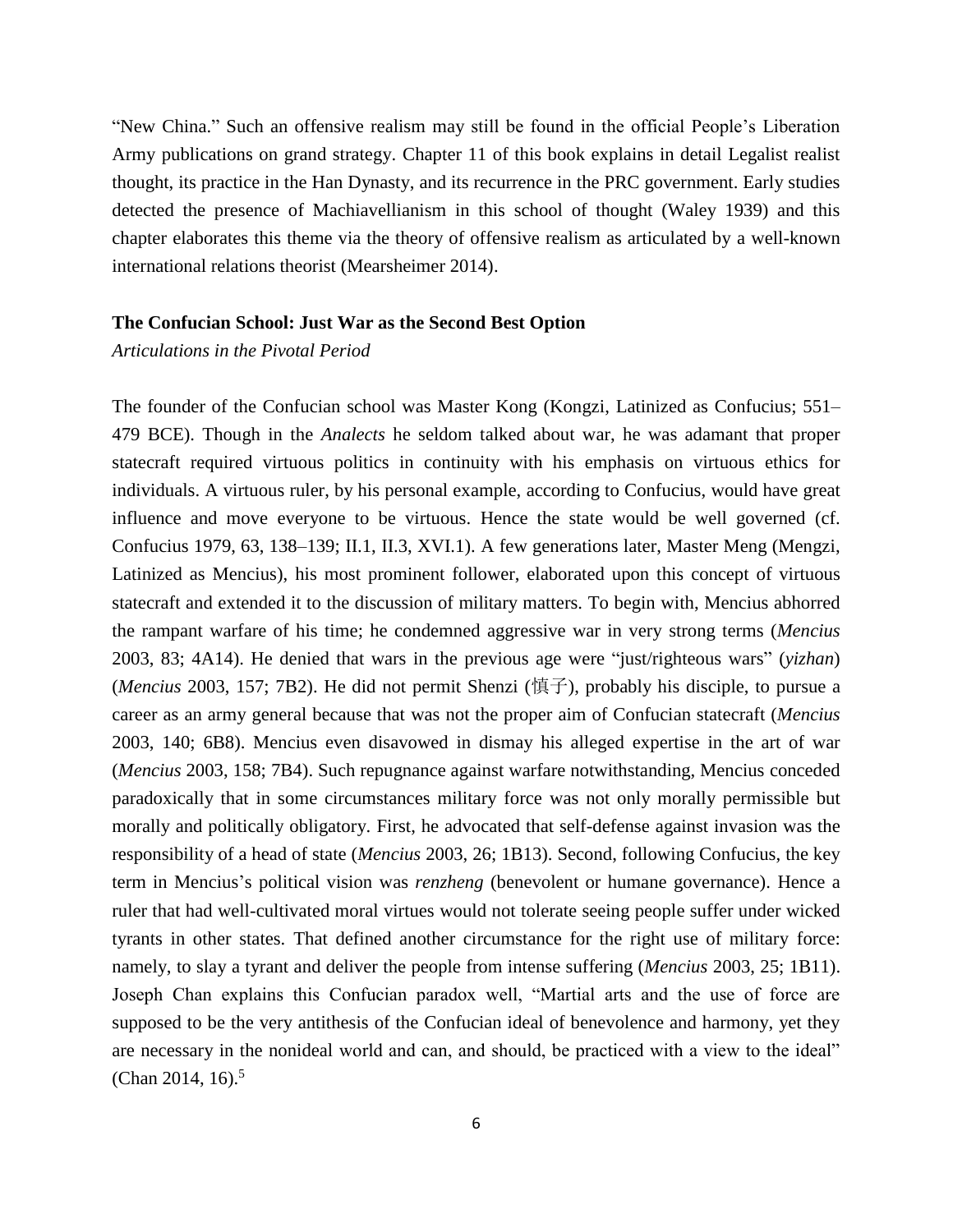Master Xun (Xunzi or Hsün-tzu, c. 325–238 BCE), another prominent Confucian after Mencius, also prefaced his discussions on military matters with discourses on statecraft. In addition to virtuous statecraft by the ruler himself, a well-managed country was to be based on a robust social ethics, which was defined by a set of formal rules of proper conduct known as "*li*" (rite). Only when the whole country's ways of life were regulated by rites would there be a stable social and political order. Rites, as action guides, were expressions of the Confucian cardinal virtues, among which *ren* (benevolence, humaneness) and *yi* (righteousness, justice) were the most important. A government that practiced *ren* and *yi* would be obligated to use military force to defend the defenseless at times. He argued eloquently, "A person of *ren* (benevolence, humaneness) loves others, and because of this love he or she loathes whoever harms them. A person of *yi* (righteousness, justice) acts in accord with principle, and because of this accord with principle he or she loathes whoever disrupts it. The military is for banning tyranny and removing harm, not for fighting for land" (trans. mine; cf. Hsün-tzu 1990, 228; 15.2). In short, for both Mencius and Xunzi, the principal justifications for undertaking military actions were the punishment and rectification of aggression (including usurpation) and tyranny. Such military actions were consistently referred to by both Mencius and Xunzi as "punitive expeditions."

Logically, a punitive expedition launched in the name of morality (*ren* and *yi*) must be executed in accordance with morality. For Mencius, the kernel of *ren* was the moral sentiment of not bearing to see others suffer. An expedition prompted by humane governance (governance by *ren*) should be launched to deliver people from suffering; hence there must be proper conduct in such warfare. In particular, the people who are to be delivered from suffering should not be inflicted with further suffering during and after the war. During such a humanitarian expedition noncombatants and their property should be immune from injury. A proper intention to rescue and protect should be manifested by the proper conduct of the army. When the tyrant has been executed, the good ruler (the True King) and his army should continue to exercise humane governance. Mencius told this ruler, you should "take your army out [from the conquered state] after setting up a ruler in consultation with the people" of that state (*Mencius* 2003, 26; 1B11). Xunzi added that during the war there should not be slaughter, and after the war all POWs should be released (Hsün-tzu 1990, 226–227; 15.1f). In short, in the context of moral statecraft, both Mencius and Xunzi found that in some circumstances the employment of military force was the responsibility of a statesman, and force should be employed morally throughout. Warfare was not amoral.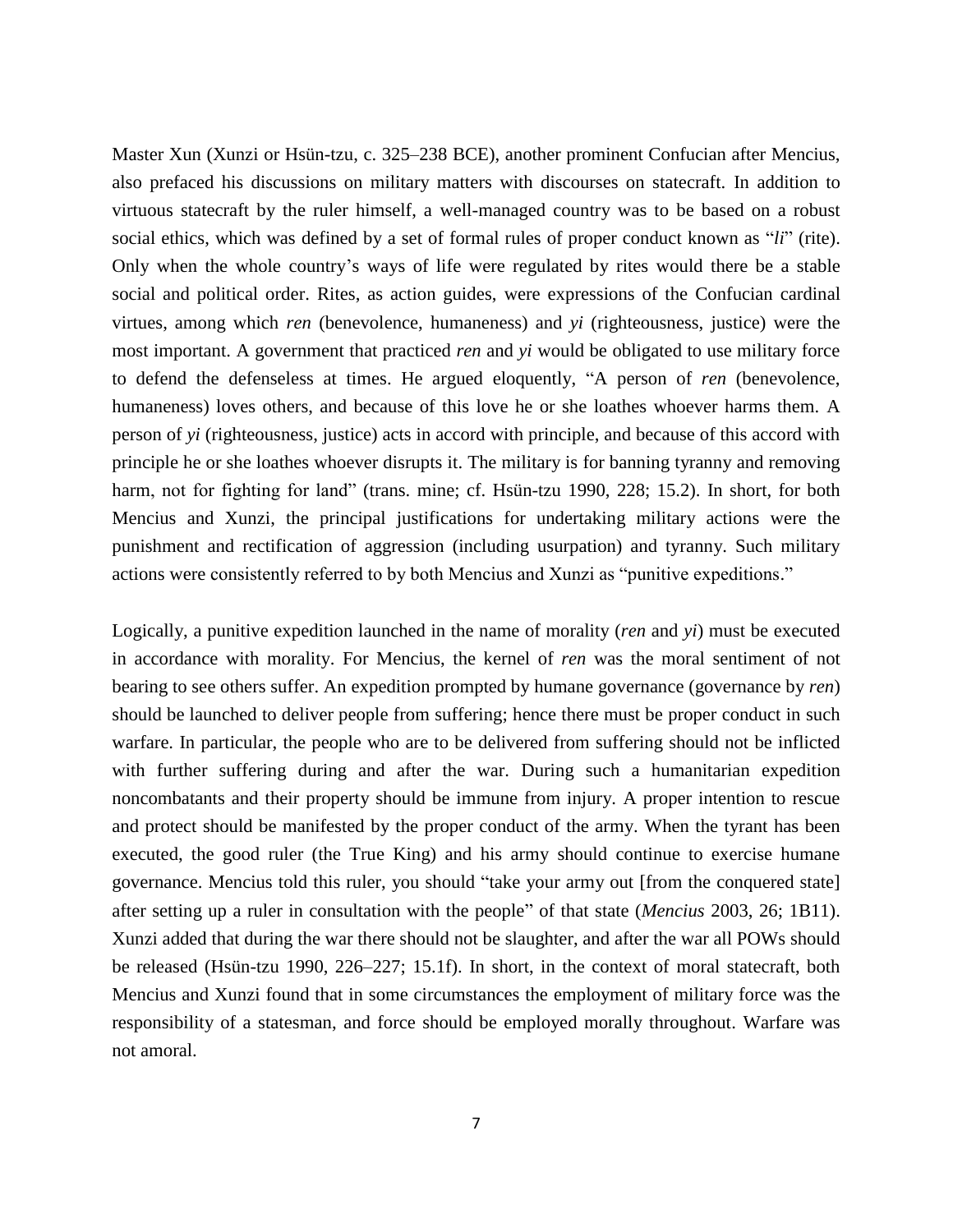Chapter 4 of this book explicates in meticulous detail the classical Confucian position on the legitimate use of force and the moral constraints of its proper use as represented by Mencius and Xunzi. Chapter 5 probes this Confucian understanding of punitive expeditions against tyrants further, compares it with contemporary Western models of humanitarian intervention, and argues that the Confucian punitive expedition aligns quite closely with the emerging "responsibility to protect" model in Western discussions. Chapter 6 focuses on Xunzi's moral analysis of war and his social-political vision vis-à-vis the dynamics of international relations in the context of the late Warring States, and explores their implications for today's world.

Despite some parallels, Confucian warfare ethics in this pivotal period has two features that are significantly different from Western just war ethics. First, both Mencius and Xunzi argued that the rightful authority to declare a morally justified war belonged to the virtuous True King. Warfare is cruel and consequential; only someone who had a firm disposition to behave morally could launch a war goverened by morality. Hence they distinguished between someone who followed the way of a True King (*wangdao*) and one who followed the way of a hegemon (*badao*) A True King would practice humane governance (*renzheng*); he who governed humanely would conduct warfare humanely. Hence, by contrast to most recent understandings of the Western *ius ad bellum* norm, "proper authority" here was not understood legally or politically, but morally. Merely because one was the head of state, or in modern terms, merely because it is the national parliament or the UN Security Council that authorizes a war would not suffice. Those people who were allowed to declare wars just because they were vested with the power to do so were, in terms of classical Confucian thought, hegemons, not True Kings. Only when power is under the guidance of full virtue can there be a rightful authority to declare war. The idealistic tendency of Confucian military ethics is unmistakable.

As explained earlier, one major question which all schools of thought tried to address in the Period of Warring States was, "What is the key to consistent military success?" To this question both Mencius and Xunzi gave the same reply: the ruler needed to be a True King; he needed to practice humane governance habitually. Hence they both reiterated that a punitive expedition led by a virtuous True King, who practiced humane governance habitually and spontaneously, would be invincible everywhere (王者無敵) and would triumph without actual fighting (*Mencius* 2003, 7–8, 41, 79–80, 157–158, 158; 1A5, 2B1, 4A7, 7B3, 7B4; Hsün-tzu 1990, 100, 162, 228; 9.9, 11.8, 15.2)! Such an army of Goodness would be welcome everywhere, and peoples near and afar would, out of admiration, submit to its rule voluntarily. In exaggerated language both Mencius and Xunzi claimed that as soon as military confrontation broke out, the battle would be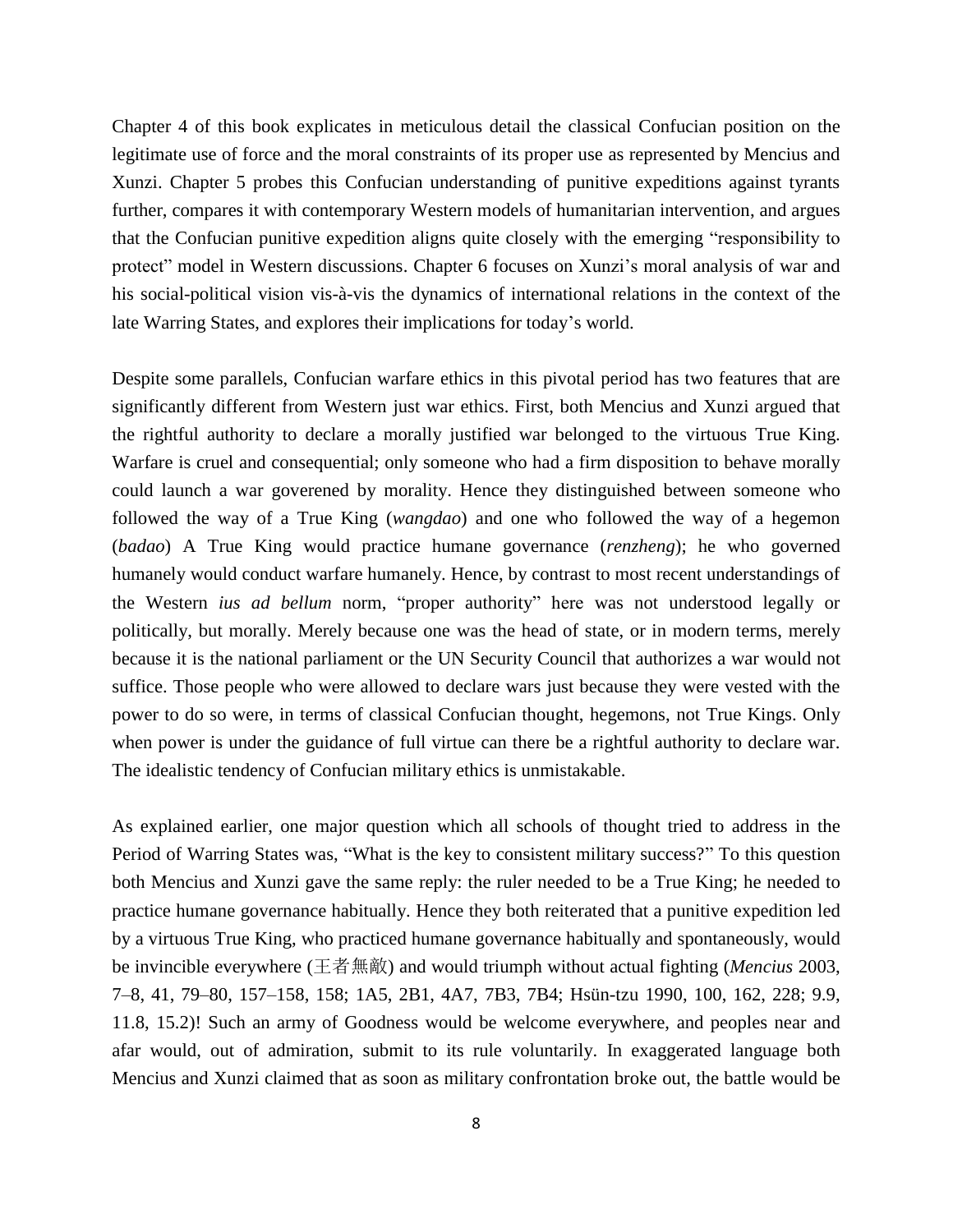over before any blood had been spilled (*Mencius* 2003, 158; 7B3; Hsün-tzu 1990, 228; 15.2).<sup>6</sup> This was because the suffering people would welcome them as farmers in severe drought welcome rain; these people were in an abyss of suffering consumed by fire and drowned by water and thus were desperate for rescue (*Mencius* 2003, 24–26, 41; 1B10–11, 2B1). A charitable interpretation of this idealistic claim is that the key to military success is always extra-military; it is the "soft power" of moral admiration that turns the tide. It is the threat of the "hard power" combined with the credible moral promise delivered by "soft power" that guarantees lasting success. As Mencius famously said, "One who uses force while borrowing from benevolence will become a hegemon…One who puts benevolence into effect through the transforming influence of morality will become a true King…When people submit to force they do so not willingly but because they are not strong enough. When people submit to the transforming influence of morality they do so sincerely, with admiration in their hearts" (*Mencius* 2003, 35–36; 2A3; trans. modified). Likewise, Joseph Nye writes persuasively that hard power might enable a country to win a war, but "soft power is essential to winning the peace," which is more difficult (Nye 2004, xii). In short, Confucian statecraft and warfare ethics argued that one should never rely on brute force alone. This position was the polar opposite of Legalism. A hegemon could win wars but he would continue to have formidable enemies. A True King would win wars easily and have virtually no enemies. A country with a high moral rating globally, on this view, may still have enemies, but much less than those of the hegemon, and such a country may need to fight hard. But her potential allies would not be turned to the enemy's fold when she needed them to win.

## *Later Developments*

Confucian ethics is a form of virtue ethics (Ivanhoe 2000; Yu 2007; Angle & Slote 2013), and so was its military ethics. Although there was no shortage of action guidance for *ad bellum*, *in bello*, and *post bellum* issues in Mencius and Xunzi, there has not been much development in specifying concrete norms for such guidance and theoretically systematizing them. This is because in Confucianism the greater emphasis is on whether the person who starts a justified war is virtuous, rather than whether any specific kind of action is justifiable. Hence the language of "just war," which appeared in *Mencius* only once, was not picked up subsequently. Rather, it was the language of "just soldier" or "just army" (*yibing* or *yijun*) that was developed. This is consistent with Mencius's insistence that a person of *ren* is invincible and Xunzi's claim that the army of benevolence and justice (*renyi zhi bing*) wins a battle without shedding blood. It is not what one does, but who one is that ultimately matters the most. This way of conceiving military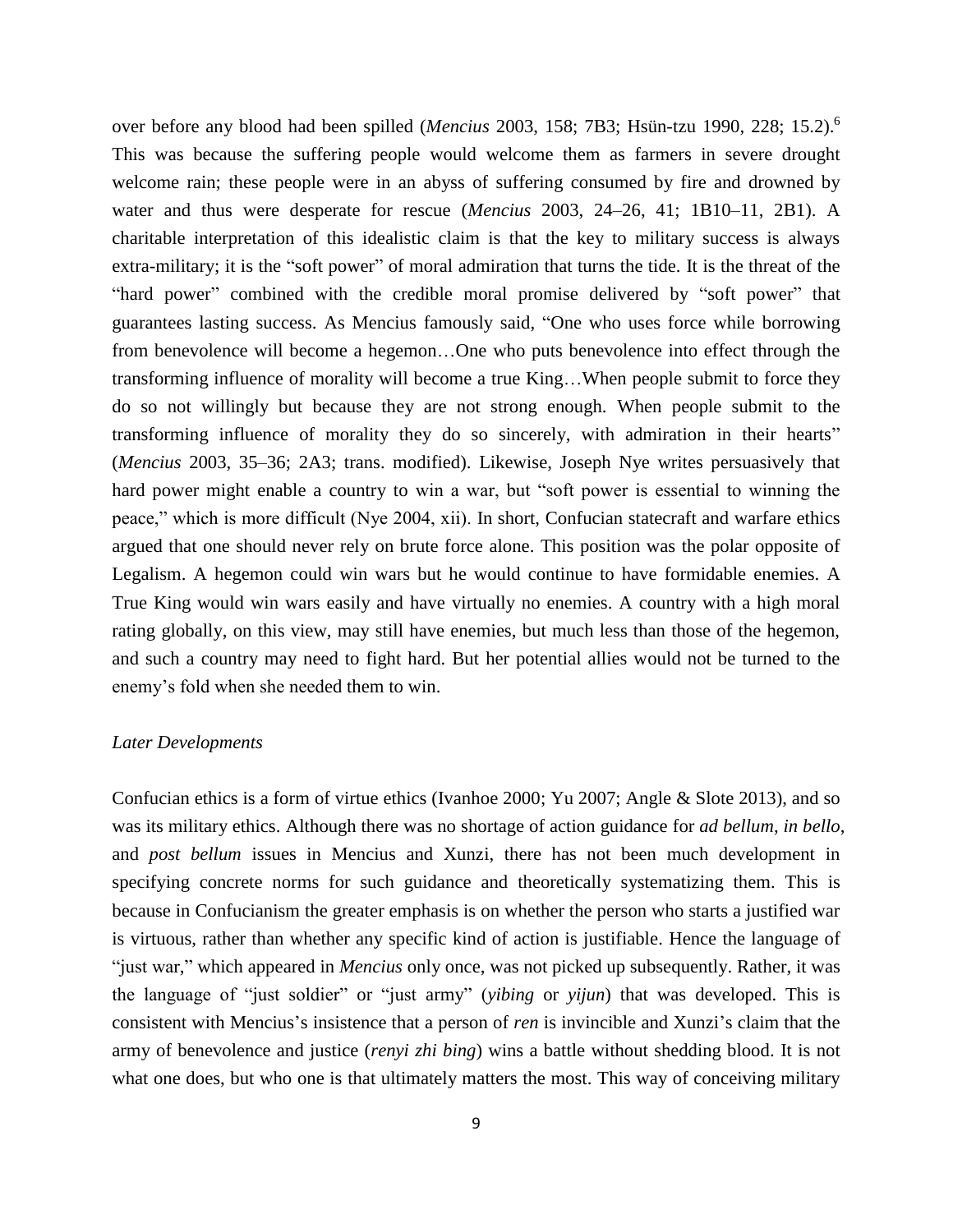ethics could easily be abused.<sup>7</sup> In the course of Chinese history the leader of every rebellion, including Mao Zedong in the 1930s and 1940s, would issue propaganda and spread misinformation that he had received the Heavenly mandate to deliver the people from tyranny and suffering and that he had been a very virtuous person who could be completely trusted (cf. Lewis 2006, 193; Graff 2010, 211).

Both Mencius and Xunzi, especially the latter, maintained that both the hard power of the military and the soft power of one's moral example were needed even though the latter was of greater importance. From the Han Dynasty onward, the Confucian distinction between these two approaches has been described by the terms *wu* (coercive force, violent coercion) and *wen* (civilizing force, moral suasion) (Fairbank 1974, 4). With the ascendency of Legalist influence in imperial courts, there has been a tendency in Confucian political thought that *wen* not only has a moral priority over *wu*, but would also be enough to pacify the enemy all by itself. Hence some historians detect a "pacifist bias" in Confucianism in imperial China.<sup>8</sup> One section of Chapter 11 of this book examines this emergence of Confucian pacifism in detail. However, Confucian philosophers well versed in the Confucian classics continued to maintain a Confucian approach to just war; some of them were even eminent generals. The best example of this was Wang Yangming (1472–1529 CE), the greatest Confucian philosopher in the Ming Dynasty (1368– 1644 CE), who had also been a military general in his early years. Chapter 7 argues that Wang's ethics of war was a thoughtful and innovative extension of the classical Confucian position that placed equal emphasis on *ad bellum*, *in bello*, and *post bellum* conditions within a unified framework. This chapter points out in particular how Wang deployed Sunzi's strategic thinking from the *Art of War*, while also being governed at every step by classical Confucian moral values about the proper ends and conduct of war as a tool of statecraft.

Wang was not alone, and there were a number of famous Confucian generals in subsequent history. Zeng Guofan (previously as Tseng Kuo-fan, 1811–1872 CE) was a very interesting figure who merits future investigation. He first worked at the Hanlin Academy (an elite scholarly institution) in the capital, spending many years interpreting Confucian classics, and was later appointed imperial war commissioner to suppress the Taiping Rebellion. He directed many successful campaigns and crushed the rebels with much bloodshed. His *Zeng Guofan Family Letters* (*Zeng Guofan Jia Shu*) were collected, published, and are still widely read today as a Confucian text for self-cultivation.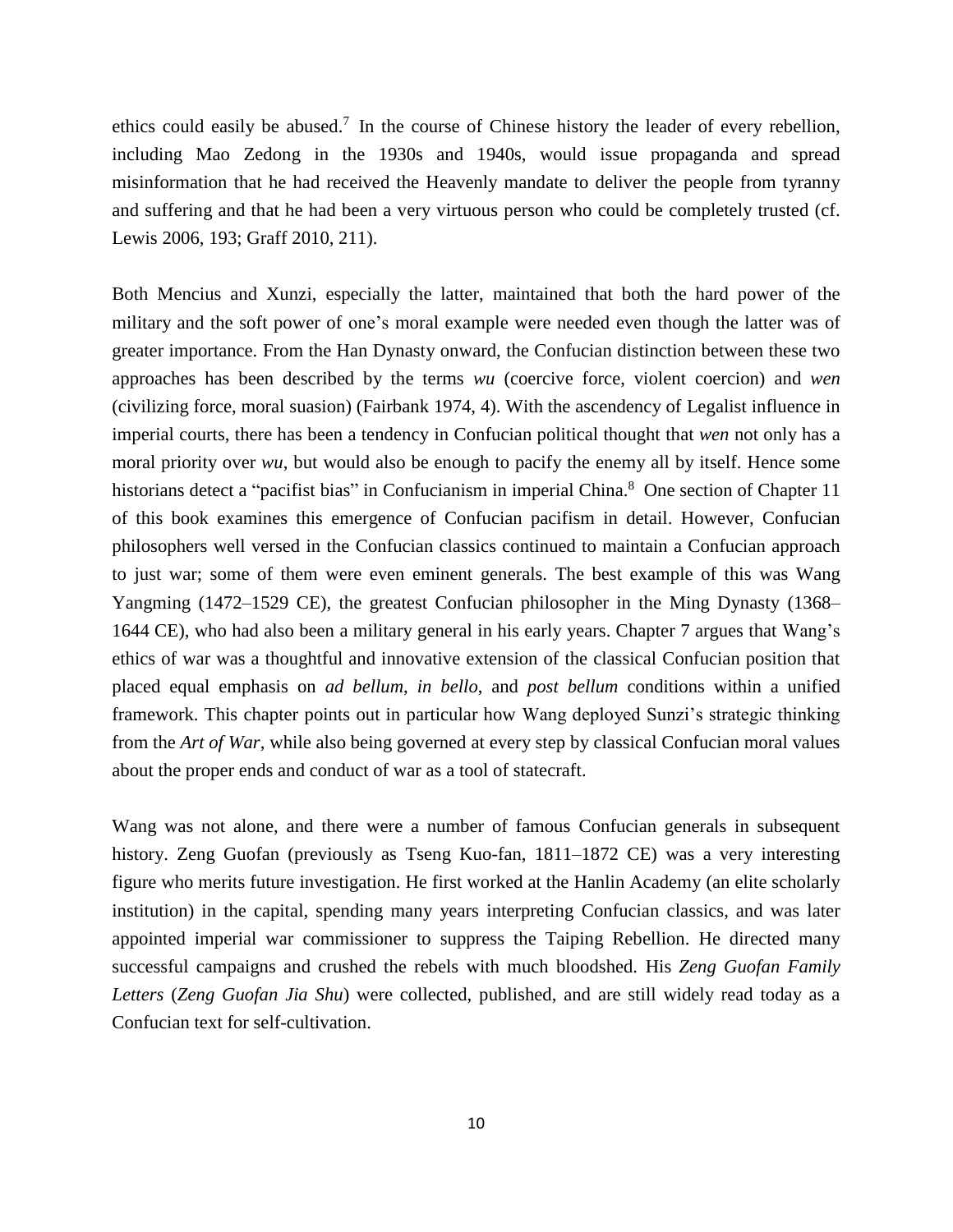Hence from the Han Dynasty onward there have been divergent developments of Confucian warfare ethics, namely, pragmatic pacifism and just war. More work needs to be done in the future to fully grasp this complicated intellectual history.

### **The Daoist School: Mournful Skepticism**

*Articulations in the Pivotal Period*

Laozi (i.e., Master Lao; c. 6th century BCE), the founder of the Daoist School, was a contemporary of Confucius. The writing he left behind is the short, poetic treatise known as the *Daodejing*. In addition to advocating a way of life, it also advocated a particular political philosophy, namely that the ruler should "govern with non-activity" (*wuwei*); that is, the government should not force or push things to happen. A state would be strongest when it practiced noninterference in governance by leaving the people alone. Understandably, this statecraft would employ the military the least, as war is the highest form of human coercion.

In the *Daodejing*, Laozi articulated in strong terms the most vocal anti-war sentiment in ancient China: "The military is an ominous instrument and so is generally despised. One who has the Way does not abide by its use. A true ruler gives precedence to the left [the seat that treasures life] when at home, but to the right [the seat that treasures death] when he goes to war. Military force is an ominous instrument, and is not the instrument of true rulers" (*Daodejing* 2003, chapter 31; trans. mine). While denouncing war in general, Laozi was not a pacifist. He understood that there are times that warfare is the lesser evil, and he advocated holding violent impulses in check during war. Hence in the same chapter he said, "When employing the military out of great reluctance, it is best to do so without enthusiasm. There is no glory in victory; one who glorifies it rejoices in killing people. And anyone who rejoices in killing people will never enjoy success in the empire." Hence the proper statecraft after the war is to mourn. "When great numbers of people are killed, one should weep over them with sorrow. When victorious in war, one should observe the rites of mourning [rather than the rites of triumph]" (*Daodejing*, chapter 31; trans. mine). Laozi's statecraft strongly opposed coercing others into submission militarily. When employed out of great reluctance, the successful military campaign should be concluded without boasting, bragging, and forcing one's ways onto others (*Daodejing*, chapter 30). One should not engage in active offense but only in passive defense (*Daodejing*, chapter 69). In other words, Laozi did not support the Confucian idea of the "punitive expedition." Laozi's statecraft of non-coercion entailed that one should fight only a defensive war and only as a last resort, that one should fight mournfully, with restraint and without hatred, and that when the war was over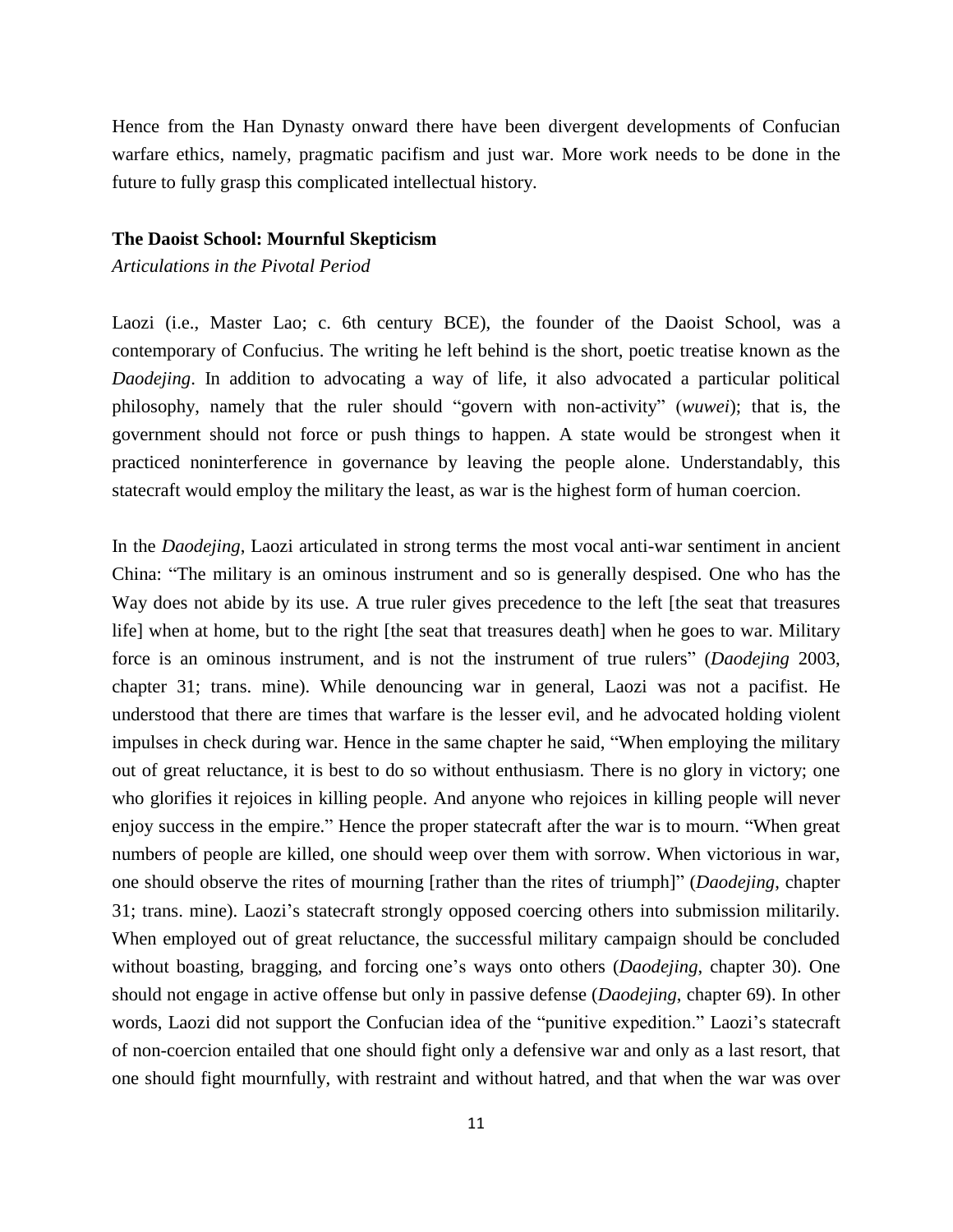one should stay mournful and not impose one's will on the defeated state. This military ethics was a humanist voice, not a nationalistic one; hence it tended to not sit well with political leaders. Laozi was the first and the last major Chinese thinker who was so mournful about warfare.

# *Later Developments*

In the first 60 years of the Former Han Dynasty (or Western Han Dynasty, 206 BCE–9 CE) Daoist statecraft was in vogue. This was because the Han court concluded that the Qin Dynasty (221–206 BCE) underwent a quick demise owing to Legalist statecraft. Daoist statecraft, which emphasized non-coercion, was the diametric opposite of Legalist coercionism and was thus embraced as the antidote. For many decades, in spite of frequent border raids by the Xiongnu, the Han court adopted a Daoist, non-coercive, non-military approach to resolve the conflict through interracial royal marriages and annual economic gifts.<sup>9</sup> But this nonmilitary response to the Xiongnu problem took a sharp turn from détente to military showdown during the reign of Emperor Wu (140–87 BCE), and the guiding thought of statecraft changed from Daoism to Confucianism. For the next two thousand years Confucianism played the role of established religion and Daoist philosophy was cherished by intellectuals who were disillusioned with Confucianism. A Daoist religion was founded towards the end of the Han Dynasty which has since had many followers. The *Daodejing* continued to be read in imperial China and the diatribe "The military is an ominous instrument" from chapter 31 of this book remains the most cited saying concerning war in Chinese history.

Chapter 8 of this book argues that the *Daodejing* takes an anti-war stance from the perspective of naturalness (*ziran*) that has onto-cosmological, moral, and political ramifications. While giving harmony and peace an ontological priority, this text has challenged the conventional belief that war is a natural circumstance of human society. It is more important to be engaged in peace-making than to articulate the moral boundary of war-making. Chapter 9 extends this discussion to the topic of humanitarian intervention. Given their skepticism of Confucian ethics and statecraft, classical Daoist thinkers (Laozi and Zhuangzi) are silent on punitive expeditions which classical Confucianism famously champions. This chapter explores the possible Daoist worries about such military interventions and their contemporary relevance.

# **The Mohist School: Condemning Aggressive Wars and Offering Defensive Assistance**

*Articulations in the Pivotal Period*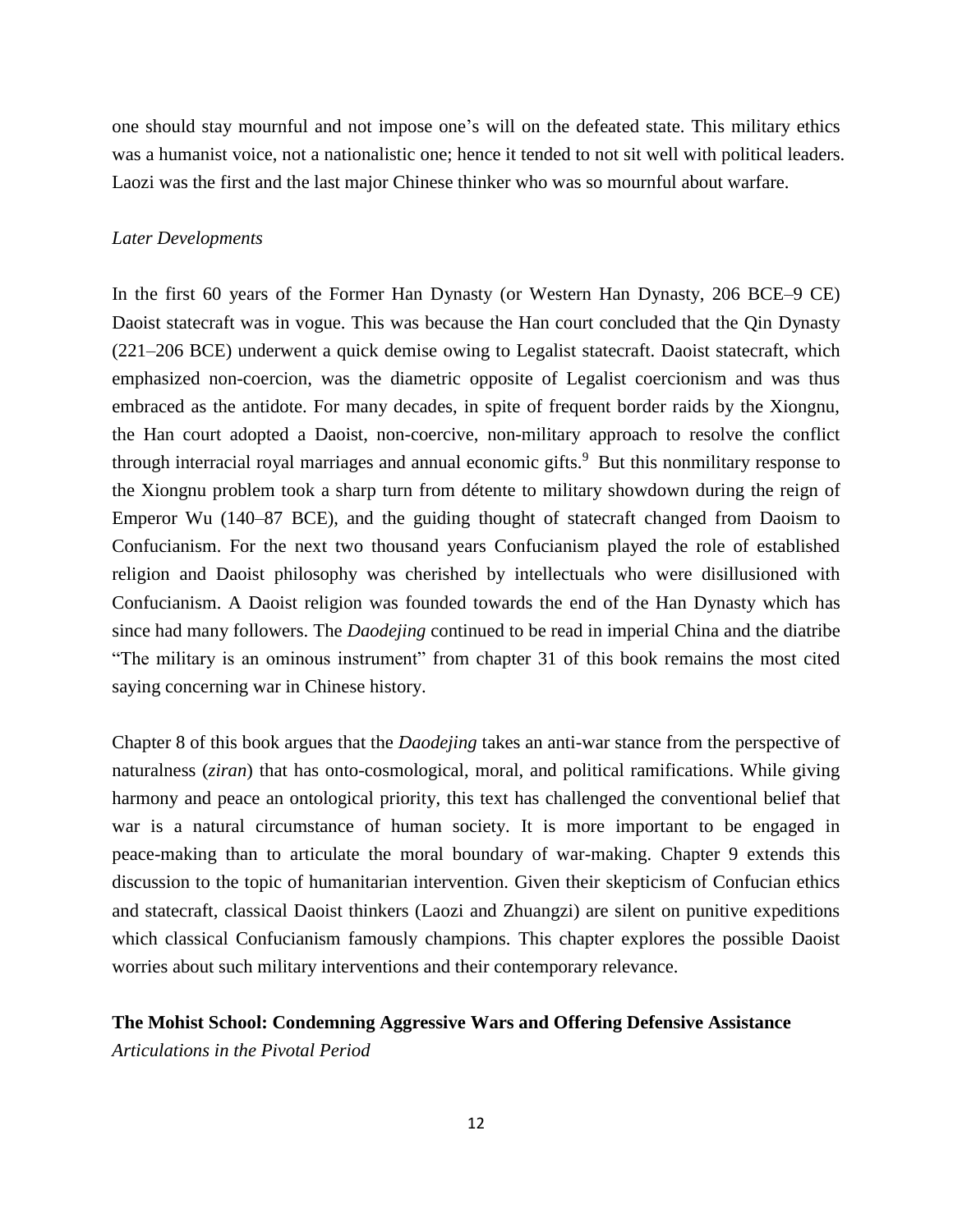Mozi (i.e., Master Mo; c. 468–376 BCE) founded another school of thought and had many followers during his day. He was not related to Laozi, lived about a century before Mencius, but like them was very vocal in opposing the rampant wars of that time. He is well-known, even to this day, for his vigorous condemnation of interstate aggression during his time. Statecraft was the central concern of Mohism (or Moism). (The book *Mozi*, as we know it, contains teachings by Mozi as well as his disciples.) Some key components are:

advocacy of a unified ethical and political order grounded in a utilitarian ethic emphasizing impartial concern for all; active opposition to military aggression and injury to others; devotion to utility and frugality and condemnation of waste and luxury; support for a centralized, authoritarian state led by a virtuous, benevolent sovereign and managed by a hierarchical, merit-based bureaucracy; and reverence for and obedience to Heaven (*Tian*, literally the sky) and the ghosts worshiped in traditional folk religion. (Fraser 2014)

We will focus on one key aspect in this section.

Three chapters of *Mozi* are dedicated to expounding his fundamental moral principle of impartial love (or impartial care, *jian ai*). In the opening paragraph of the first chapter Mozi says, "The sages, being ones who made governing the world their task, made certain to understand the source of disorder so that they would be able to quell it...Only by knowing the source of disorder can one quell it…What did their investigation show the source of disorder to be? It arises from not loving others" (Mo 2013, 146). Due to this dearth of love, there are family feuds, intrigues in imperial courts, social disorder, and interstate warfare. Accordingly,

If we could induce everyone in the world to love others impartially, states would not attack each other, houses would not bring disorder to each other, there would be neither robbers nor murderers, and every lord and minister, father and son, would be capable of behaving obediently and affectionately. If the world were like this, then it would be well ordered…Thus when everyone in the world impartially loves others there is order, but when they mutually hate each other there is disorder. (Mo 2013, 148)

In short, good political order is an extension of good moral order. In this regard Mohism and Confucianism are similar.

Given this fundamental moral-political principle of impartial love, aggressive wars are severely condemned as contrary to this principle. Mozi even argued that they were not conducive to the aggressors' self-interests. (Again, three chapters were devoted to this criticism.) Like Confucianism, proper statecraft, when universally followed, excludes warfare. This is Mohist idealism. But the reality is most states do not follow this kind of statecraft and some states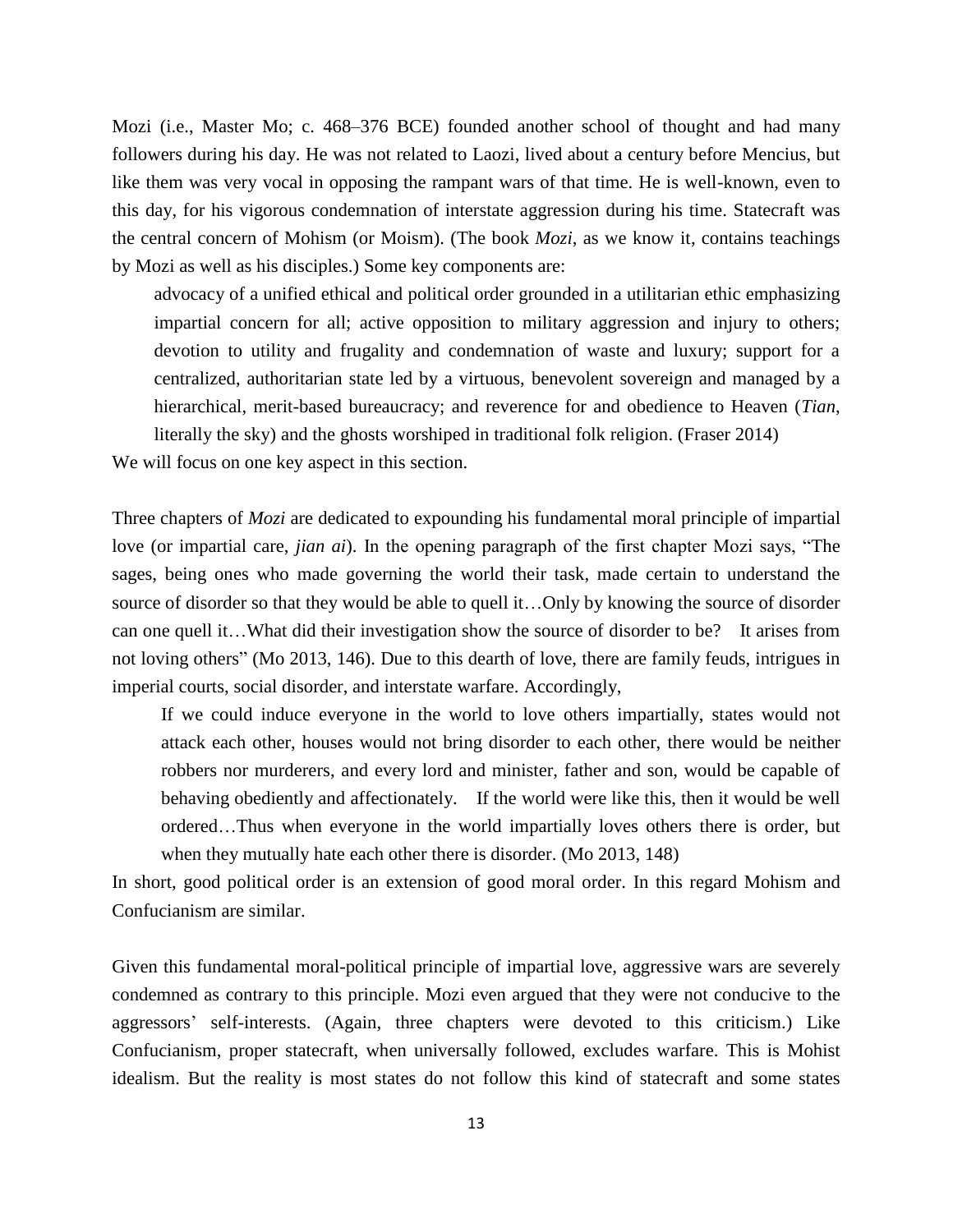continue to bully other states. Thus, the second best option of inclusive love in interstate relations is humanitarian intervention, to defend the weak states that are under attack. The ethics of interstate impartial caring entails the responsibility to protect the states that cannot protect themselves. Even in such wars, Mozi did not endorse the principle of an eye for an eye because it encouraged violence. Instead, he and his disciples offered practical and innovative advice on the personnel, equipment and strategies to be used in the defense of a besieged walled city so that there would be less bloodshed (Mozi 2010, chapters  $52-71$ ).<sup>10</sup>

There is another aspect of Mozi's warfare ethics that remains noteworthy. In the opening paragraph of the first chapter on Against Aggression, he provided the following argument based on simple logic. Everyone agrees that stealing fruits from someone's orchard causes harm, that seizing other people's cattle causes more harm, and that killing an innocent man and robbing him causes even greater harm. Mozi then said, "Now the superior men of the world all realize this and condemn such actions, calling them 'improper' [*buyi*, or unrighteous]. Yet in contrast when it comes to the even greater impropriety of aggression against a state, they not only do not understand that they should condemn it, but go on to praise it, calling it 'proper' [*yi*, or righteous]. Can they be said to understand the distinction between proper and improper actions?" Similarly, killing one person is wrong, killing ten persons is a greater wrong, and killing a hundred persons is a greater wrong still. Mozi continued,

Now the superior men of the world all realize this and condemn such actions, calling them improper. Yet in contrast, when it comes to the even greater impropriety of aggression against a state, they not only do not understand that they should condemn it, but go on to praise it, calling it proper. This means that in fact they do not grasp the impropriety of attacking another state (Mo 2013, 172–173).

Liang Qichao commented perceptively in 1922 that this argument was probably meant to counter militarism and its thesis of discontinuity between interpersonal morality and interstate morality. Mozi rejected the view that all is fair for the sake of state interests (Liang 1936, 118). I submit that the view refuted by the Mohist text was probably the view of the early Legalists or their like-minded peers; their amoral realism in interstate relations justified aggression by appealing to defending national security.

## *Later Developments*

The school founded by Mozi and the Confucian school were the two most prominent schools of thought in the Warring States Period, yet Mohism faded from history after the Qin unification of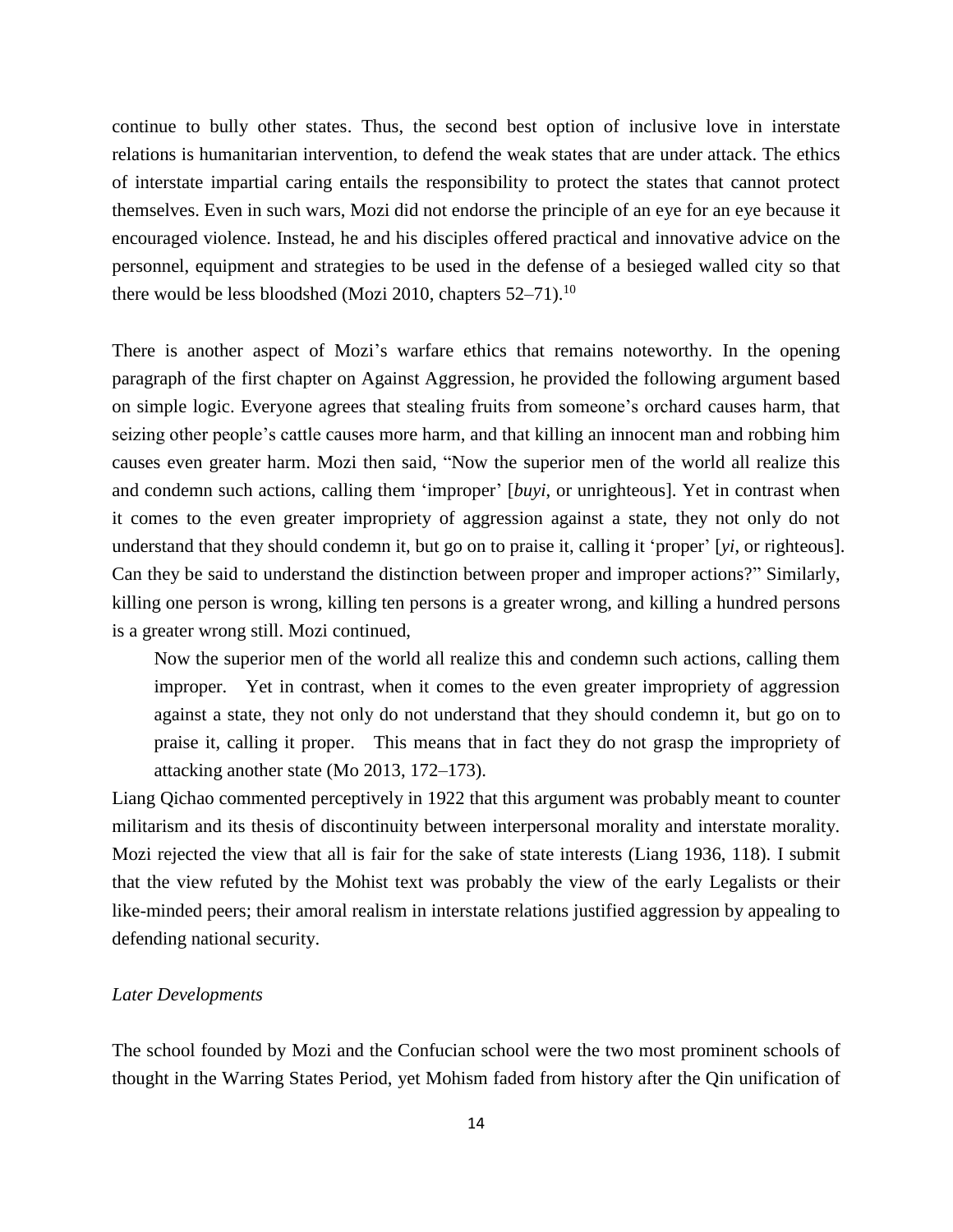China and had no distinct influence. One reason this happened was because the school was most famous for its defense strategists and counter-siege engineers for small states; thus, when the long period of interstate warfare was over, they were rendered irrelevant. It was only in the nineteenth century that the scholarly interest in Mohism was revived. As Chinese people today are looking outside Confucianism for more native intellectual resources, Mohism merits more consideration in the future and Mohist warfare ethics deserves our close attention. Chapter 10 of this book is a comprehensive study of Mohist warfare ethics. It argues that there is a conception of just war in Mohism which recognizes the justifiability of defensive wars and punitive interventions against rogue regimes when expressly sanctioned by Heaven. There is continuity between this conception and contemporary Western just war theory. This chapter further examines the Mohists' main arguments against military aggression and discusses how Mohist religious notions are deeply entwined in their just war doctrine.

## **The Military Strategy School: Just War as Last Resort**

*Articulations in the Pivotal Period*

Unlike the thinkers discussed above, who were all civilians, the thinkers in the Military Strategy School were all professional military commanders. History recorded Sunzi (or Sun Tzu; c. 6th century BCE), and Wuzi (?–381 BCE) in particular, as brilliant strategists and heroes of warfare.<sup>11</sup> That subsequent historians have considered them on a par with other major philosophical schools and that some of them were given the honorary title of "master" (*zi*), indicate that these authors (Master Sun, Master Wu, Master Weiliao) were considered part of the diverse group of itinerant "wise teachers" of that creative and versatile age. In addition to their military expertise these masters learned from and debated with other schools. Hence there are traces of Confucian, Daoist, and even Legalist motifs in the writings of the Military Strategy School. There are five representative writings from this school, composed in different times during these approximately 250 years: <sup>12</sup> *Master Sun's Art of War* (*Sunzi Bingfa*), *Master Wu's Art of War* (*Wuzi Bingfa*), *Sima's Art [of War]* (*Sima Fa*), *Master Weiliao* (*Weiliaozi*), and *Taigong's Six Secret Teachings* (*Taigong Liutao).*<sup>13</sup> They cover a variety of military subject matters, such as organization, education and training, leadership and its virtues, strategy and stratagems, tactics, geography, intelligence, psychology, economics, and logistics. All five books contain some moral comments on warfare, but the authors' primary concern is to advise heads of states on how to win wars. These moral reflections are offered in different ways by the various authors, with some of them set at the very beginning of the treatise and others spread out in various chapters. With the exception of *Master Sun's Art of War*, these treatises also deal with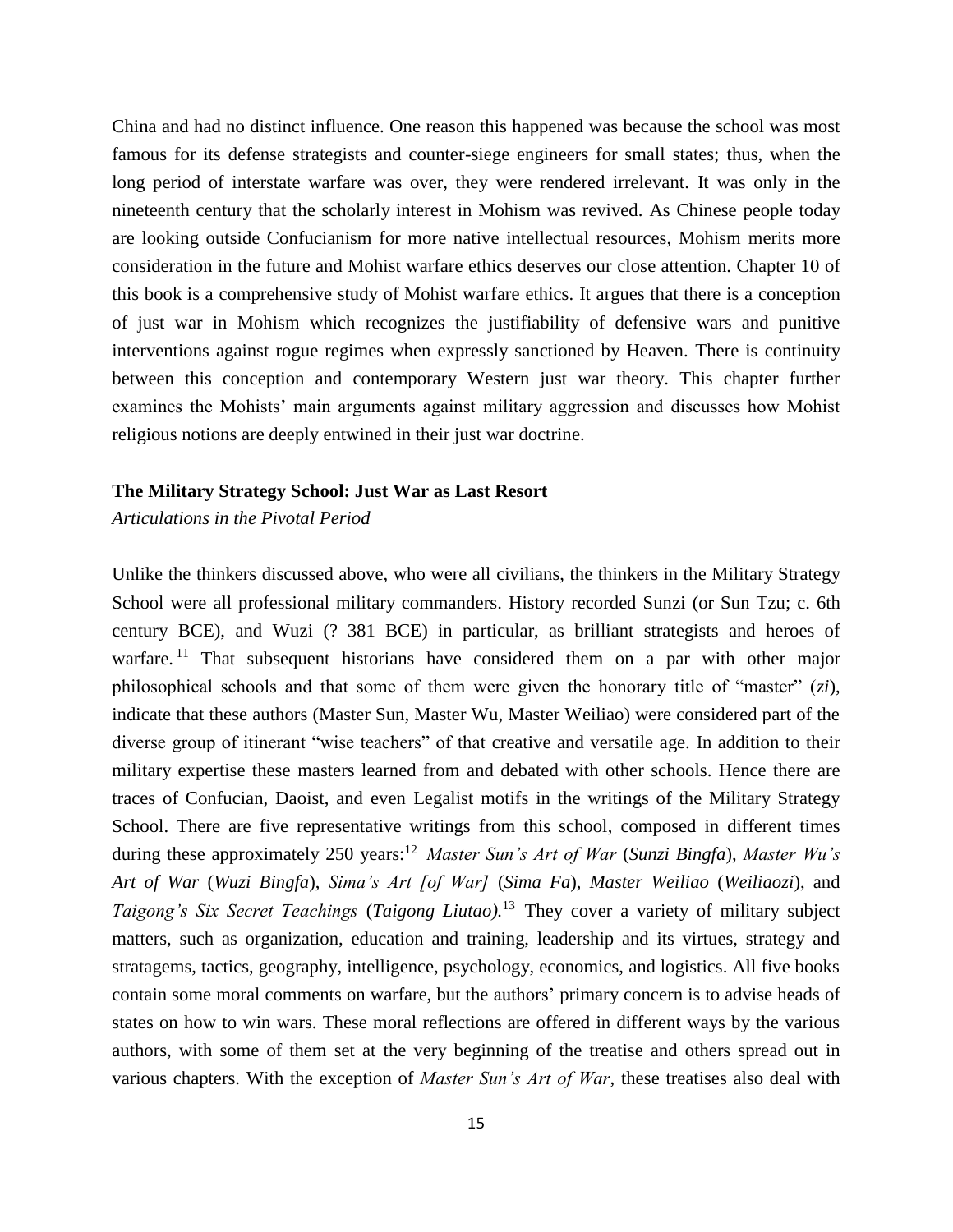statecraft; hence, their discussion on warfare is placed in a larger perspective. There is nothing significant about their conceptions of statecraft, though, because they are usually either a watered-down version of an existing school of thought (e.g., Confucianism in *Sima's Art [of War]*) or a hybrid of various schools of thought (e.g., Confucianism, Daoism, and Legalism in *Taigong's Six Secret Teachings*). Hence, unlike previous sections, I focus only on warfare ethics of this school in this section.

Interestingly, two of these treatises qualify their military advice by making a moral confession, citing the famous saying from Laozi, "the military is an ominous instrument" (*buxiang zhi qi*); they even intensify the saying into "the military is a terrible instrument" (*xiongqi*). With lament they then go on to say that it should be employed only when it cannot be avoided or when there is no alternative. This moral caution is repeated in other writings of the same genre in subsequent times and so should be treated seriously. They reiterate the same message: military violence is deeply deplorable; it is bad and tragic. It should be resorted to only very reluctantly when there are no better options (*budeyi*), that is, as a last resort. It is not surprising for moralists "on the sidelines" (for example, Laozi) to lament the tragedy of warfare. The writers of these military treatises were moralists within the profession. They wrote as experienced military commanders and aspiring politicians, and they were willing to acknowledge that their profession is not morally unproblematic.

With the exception of *Master Sun's Art of War*, all the other treatises specify the just causes for which the unpleasant task of initiating warfare is needed, and most of them employ Confucian moral language. On the scale of balance of morality, non-violence is outweighed by the needs (i) to restore stability and order for the people; (ii) to relieve people of tyrannical rule; and (iii) to stop an aggressive war. These are the three justified causes for which morality (benevolence and righteousness) can condone the resort to military violence. Causes (i) and (ii) justify offensively-oriented wars, whereas cause (iii) justifies defensively-oriented ones.<sup>14</sup>

As people's well-being is at stake in all three just causes, right intention needs to be manifested in conduct during war. Hence it is not surprising to find these treatises cautioning discreet conduct during the military campaign. Such required discretion, sometimes issued in the form of a military command, involves making an effort to not harm the noncombatants in the enemy's territory and to not destroy or damage their places of worship, their livestock and other means of living, their property, and their environment, and to treat prisoners of war humanely. As the goal of such a military campaign is political (to rectify wrongdoing and to restore proper order), such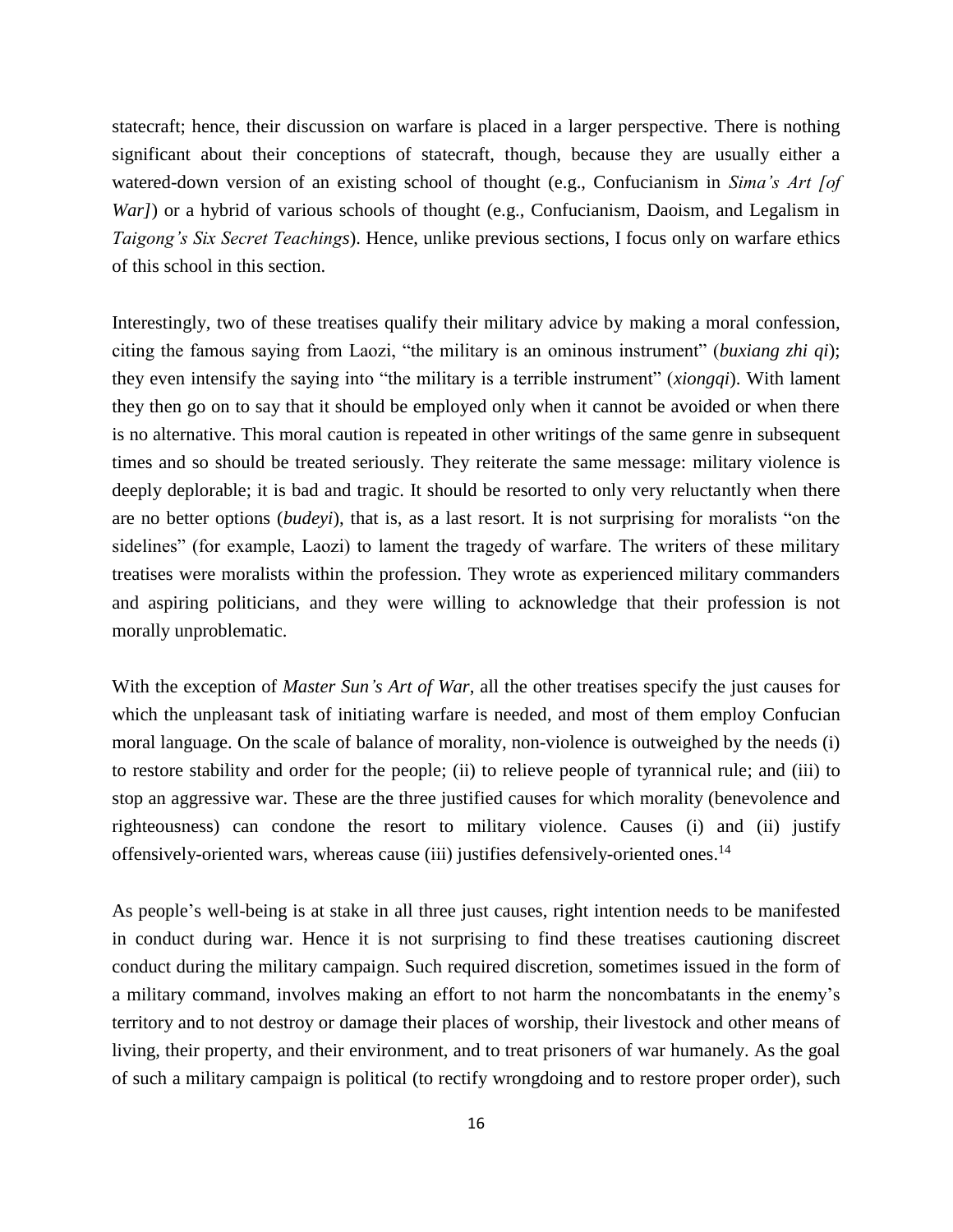discreet conduct is needed to help reach this political goal, that is, to win the hearts and minds of the populace so that order can be promptly restored *post bellum*. Furthermore, given the moral caution that "the military is a terrible instrument," discrete conduct entails that in the course of war there should be conscious self-restraint to cause as little carnage and destruction as possible. The aim should be to win the war extra-militarily. Hence these treatises advocate the ideal of "victory without bloodshed," "subjugating the enemy's army without fighting." Herein lies the fame of this school. These treatises include extensive discussions of psychological warfare, diplomacy, isolation, misinformation, spycraft, creation of dissension, monetary and sexual bribery, enticing the enemy to indulge in all kinds of pleasures, recruitment of double agents, deceit, etc. By significantly weakening the enemy before military combat one can bring about a swift and decisive military showdown so that casualties can be minimized as far as possible. It is true that these authors offered much advice on how to win bloody wars. The fact that they were willing to say that it is preferable to win the conflict with the least amount of violence possible is therefore all the more noteworthy. Doing so, for them, is not only a matter of cost effectiveness, but also a matter of morality. The various strategies they recommended for reducing casualties should be understood as a continuation of the requirement of last resort. Warfare is *prima facie* morally undesirable and should be avoided as far as possible. When it becomes a justified "necessary evil" due to the failure of other alternatives, the "evil" component should still be minimized as much as possible. This implies a certain sense of "proportionality of means" in warfare. This is not yet the "proportionality of means" of *ius in bello* in contemporary Western just war ethics, as collateral damage is not part of the discussion, but it is heading in the same direction. This is equivalent to the early idea of proportionality in European thought, which urges one to use "the least destructive ways to defeat those forces or render them ineffective so as to achieve those legitimate ends" (Johnson 1991, 31). Hence analogues to the principles of discrimination and of proportionality of means may be found in these writings.<sup>15</sup>

It is noteworthy that although these five treatises are famous for being manuals of all kinds of military affairs in ancient China, they consistently heavily emphasize the critical role various virtues and vices play, and they advocate for the development of a strong moral character. In this sense, these treatises are rather Confucian in nature and concern. These writers probably understood that the violence of warfare can turn human beings into monsters. Hence the need to cultivate firm moral dispositions so that soldiers and generals can act spontaneously in a moral manner. Each treatise contains a list of virtues and vices (*Wu ching ch'i shu* 1993, 62–64, 135, 137, 141, 167, 207, 243–244). There is an unmistakable emphasis on the primacy of the moral character of generals over systematic, exhaustive, and well-specified moral rules or military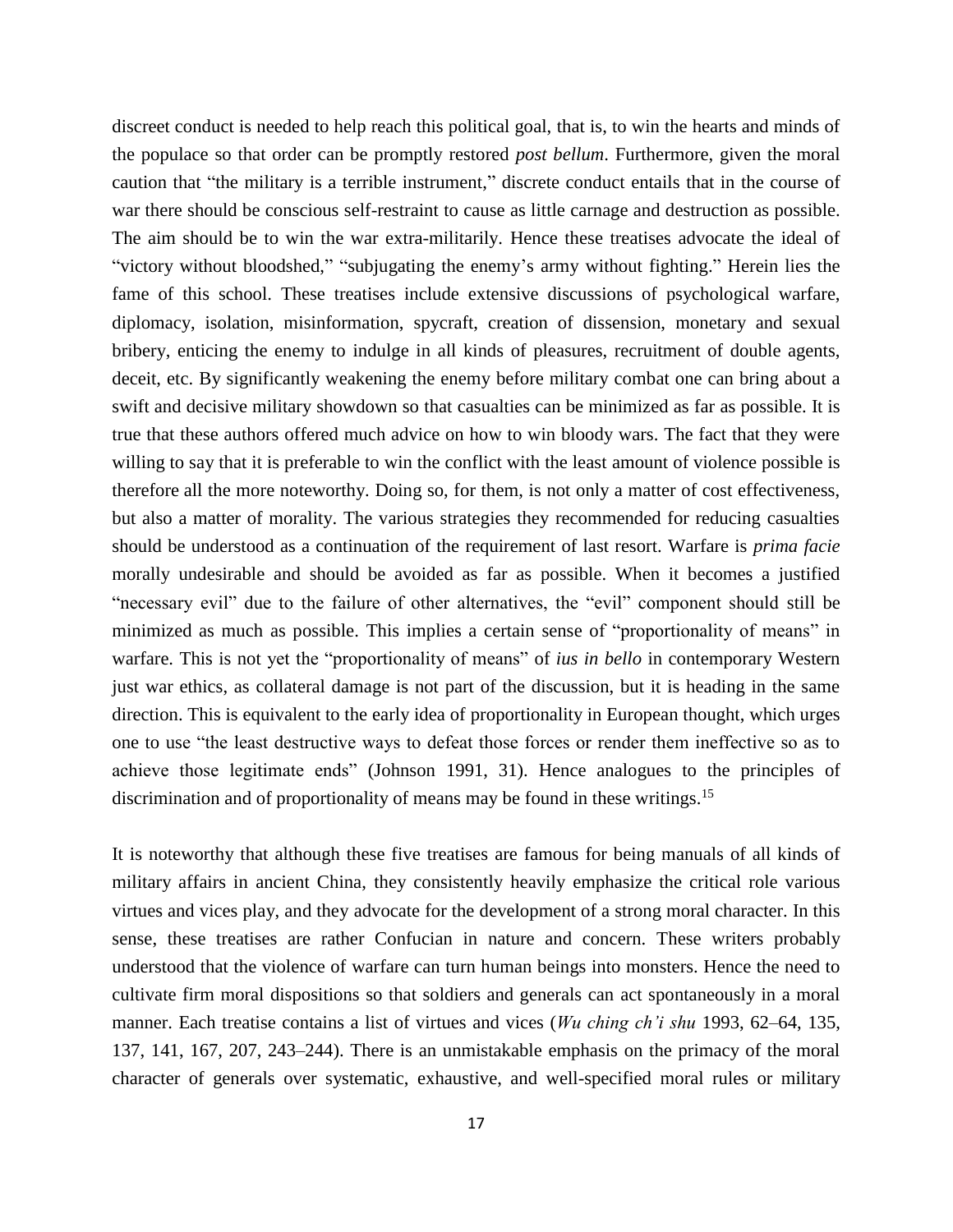instructions. Superior generals are described as those who have superior dispositional traits rather than those who have only fierce fighting skills and beastly courage. Moreover, character flaws of enemy generals should be found out and targeted in tactics (*Wu ching ch'i shu* 1993, 62–63, 218–219). In other words, in the idioms of virtue ethics, a virtuous ruler and commander wage unavoidable wars out of great reluctance, since war fighting is not part of their disposition. In waging wars, one's non-belligerent moral character and pure intention in combat need to be shown by not intentionally harming noncombatants, not damaging their property and means of livelihood, and treating prisoners of war humanely. Minimal violence to render the opposing force ineffective is much preferred. Assistance should also be given to restore a stable and prosperous social life of the defeated state, since that is what a virtuous person would do (cf. Lo 2013).

### *Later developments*

With the Period of Warring States coming to a close these itinerant military advisors could not remain freelance teachers. They were absorbed into the imperial government and common people were forbidden to read their treatises. Hence in the entire Han Dynasty only one more military treatise with an emphasis on strategy was composed, *Three Strategies of Huang Shigong* (*Huang Shigong Sanlüe*). It is more of a summary of the teachings of the Military Strategy School than a presentation of new ideas. In the Tang Dynasty (618–906 CE) another treatise was composed for the easy reference of the emperor, *Questions and Replies between Tang Taizong and Li Weigong* (*Tang Taizong Li Weigong Wendui*). In the Song Dynasty (960–1279 CE) the five Military Strategy treatises discussed above and the two works just mentioned were collected as a set and canonized as *The Seven Books of Military Classics* (*Wujing Qishu*, or *Wu ching ch'i shu*) for prospective generals' study and examination (1078 CE).<sup>16</sup> This took place on a par with the designation of *The Four Books* (a simplified Confucian canon) as a textbook for civil servants. Each of these seven books has a long tradition and history of commentary, especially *Master Sun's Art of War*, and the collected set has its own commentary tradition. The discussions on the moral passages in these commentaries show that awareness of military ethics is very much alive. However, unlike the case of just war thinking in the West, these ethical discussions were never systematized and presented as a sub-discipline within ethics.

Chapter 2 of this book investigates the analogues of Western just war norms in *The Seven Books of Military Classics* and their commentaries, provides some historical illustrations, and explores the extent to which the Chinese People's Liberation Army subscribes to them today. The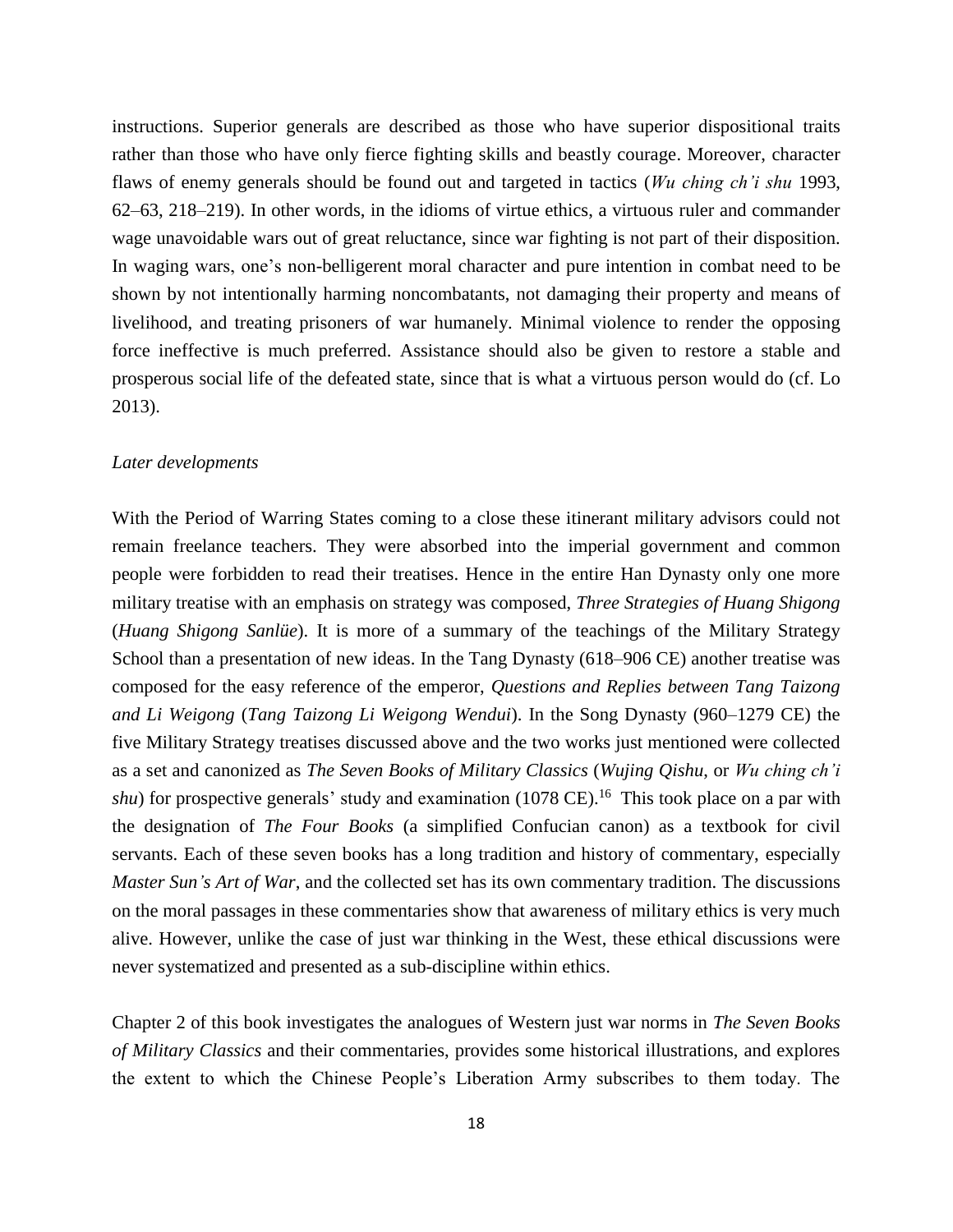distinctiveness of this set of ideas vis-à-vis the western just war tradition is also explored. Chapter 3 is an in-depth study of a military text that is very familiar to English readers, *Master Sun's Art of War*. It attempts to refute a long-standing interpretation of this text as advocating amoralism in warfare, and argues that the alleged amoral Machiavellianism is more appropriate for ancient Qin military thought than for Sunzi. Indeed, the nascent moral ideas in this text can provide an important resource for the People's Liberation Army of China to construct full-scale just war ethics similar to Western understandings.

### **Conclusion**

In the most formative period of Chinese thought, the Confucian, Mohist, and Military Strategy schools all distinguish just from unjust wars and provide basic discriminating criteria. The Legalist school abuses the language of just war, whereas the Daoist school expresses mournful skepticism about this very idea. There are significant parallels between the just war ethics of these three schools and the just war idea of pre-modern Europe. The Military Strategy school and the Confucian school, in particular, developed into two robust traditions in imperial China. Though the relevant texts were continually read and commented on, these early military ethical ideas have not been developed, elaborated, refined, systematized, and popularized in modern Chinese thought. Hence an average Chinese today does not know much about them.

One distinctive hallmark of the military ethics of these two traditions is their idealism. They advocate that the best way to employ the military is to subdue the enemy without a fight. This is to be attained, for the Confucians, by the soft power of moral suasion or, for the Military Strategists, by all kinds of non-violent strategies. Their fundamental belief is that conflicts among peoples should not be resolved by brute force, even if one finds it justifiable to resort to the military. Military force is not value neutral; hence casualties and destruction for both sides should be held to a minimum.<sup>17</sup>

Another salient trait of these two traditions is their heavy emphasis on the critical role that various virtues and vices play and their advocacy of the development of a strong moral character. They insist that wars are won by commanders with critical character strengths and lost by commanders with major character flaws. A superior military commander defeats the enemy within before defeating the enemy without. Many legendary military stories substantiate this claim.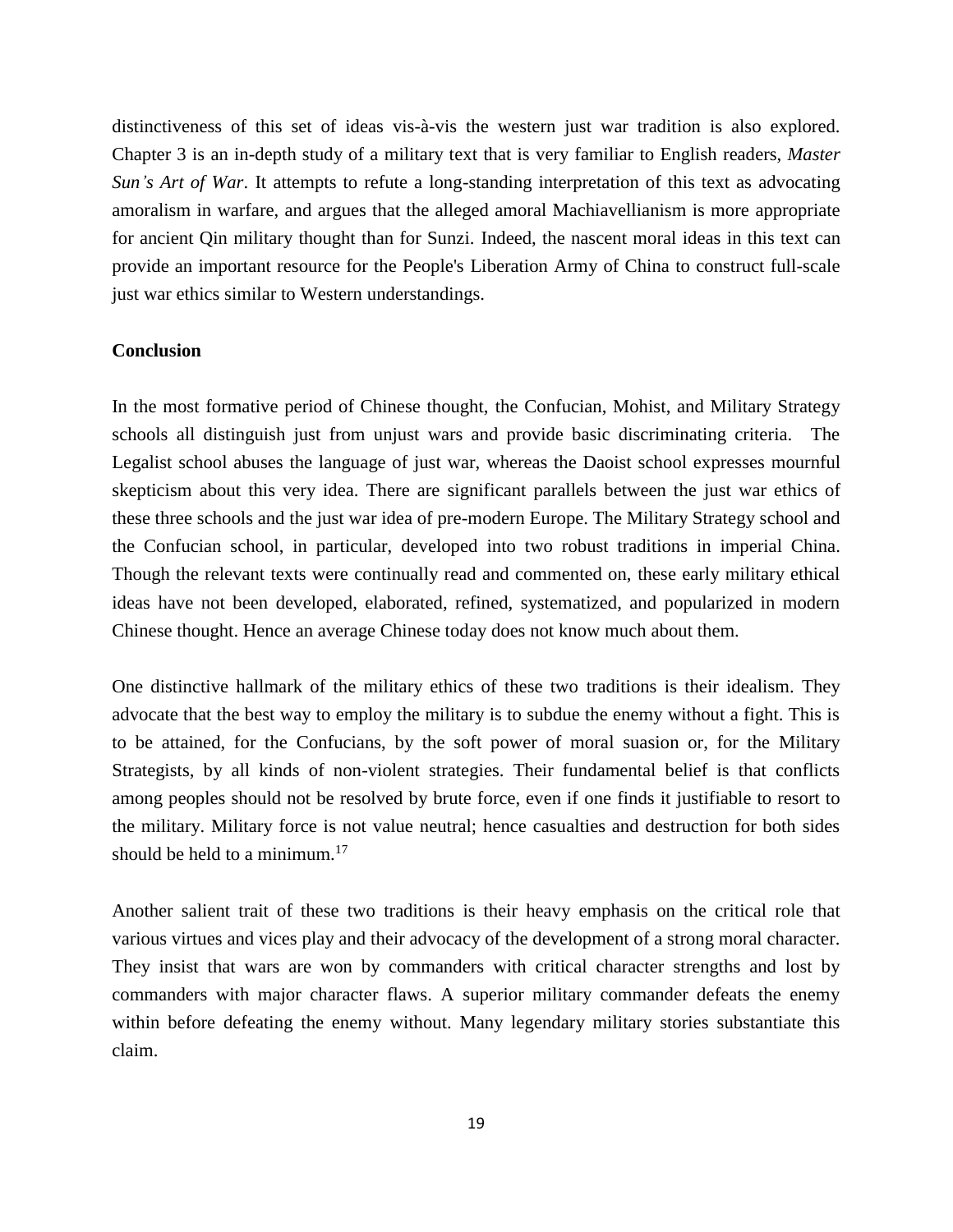# **About This Book**

Much has been written on the just war tradition in the West. Work on the analogous traditions in world civilizations, especially Islam, has been rapidly catching up. Research into the Chinese traditions, though, has not developed at the same pace. In some recent anthologies of comparative ethical perspectives on war, the Chinese traditions either are absent (Sorabji  $\&$ Rodin 2006; Popovski, Reichberg & Turner 2009), are treated rather briefly and sketchily, albeit broadly (Kane 2003; Paul 2004; Palmer-Fernandez 2004; Graff 2010), or are handled rather one-sidedly (Lewis 2006). A few independent publications appear, but they either suffer from hasty generalizations and inconsistency (for example, Yao 2004), lack sophisticated depth (for example, Gong 1999; Ryden 2001; Godehardt 2008), or are too narrow in scope to give us a broader picture (for example, Bell 2008; Yu 2010). Lately a number of fine books on warfare in Chinese history have appeared (van de Ven 2000; Di Cosmo 2009; Graff & Higham 2012; and various works by Ralph D. Sawyer), and some of them are written with ethical sensitivity (Wang 2011). However, these works cannot substitute for a full-fledged study of Chinese ethical thought on war and peace.

Recently some Chinese military scholars both in the PRC and in Taiwan have begun to use the term "just war" (*zhengyi zhanzheng*) to discuss ancient military thought (Kang 2006; Li 2009), and some other scholars use the expression to discuss Confucian perspectives on war (Bell 2008; Yu 2010). However, these writings have neither treated the topic in-depth nor compared it with the Western tradition adequately enough. We need to know whether there is a just war *tradition* in China rather than simply whether one or two philosophical texts have addressed this topic. By the same token, however, there is a noteworthy consensus in this recent scholarship, namely, "just war" is not a category alien to Chinese thought. What urgently needs to be done is to articulate and analyze the detailed content of this mode of thinking in major Chinese intellectual traditions. This book is a modest, but important, step to fill this gap.<sup>18</sup> We examine five major intellectual traditions in the pivotal Warring States Period and trace some of their developments.

This book examines warfare ethics in general, and just war ethics in particular, in the pivotal Warring States Period and their subsequent developments. Hence Buddhism and Islam, which arrived in China many centuries later and were assimilated into Chinese culture, are not within the scope of this book. Even within the confines of the Warring States Period there are other important intellectual traditions that this book does not cover, for example, the Eclectic School (*za jia*; e.g., the *Guanzi*, *The Annuals of Lü Buwei*), historical narratives such as the *Zhuozhuan*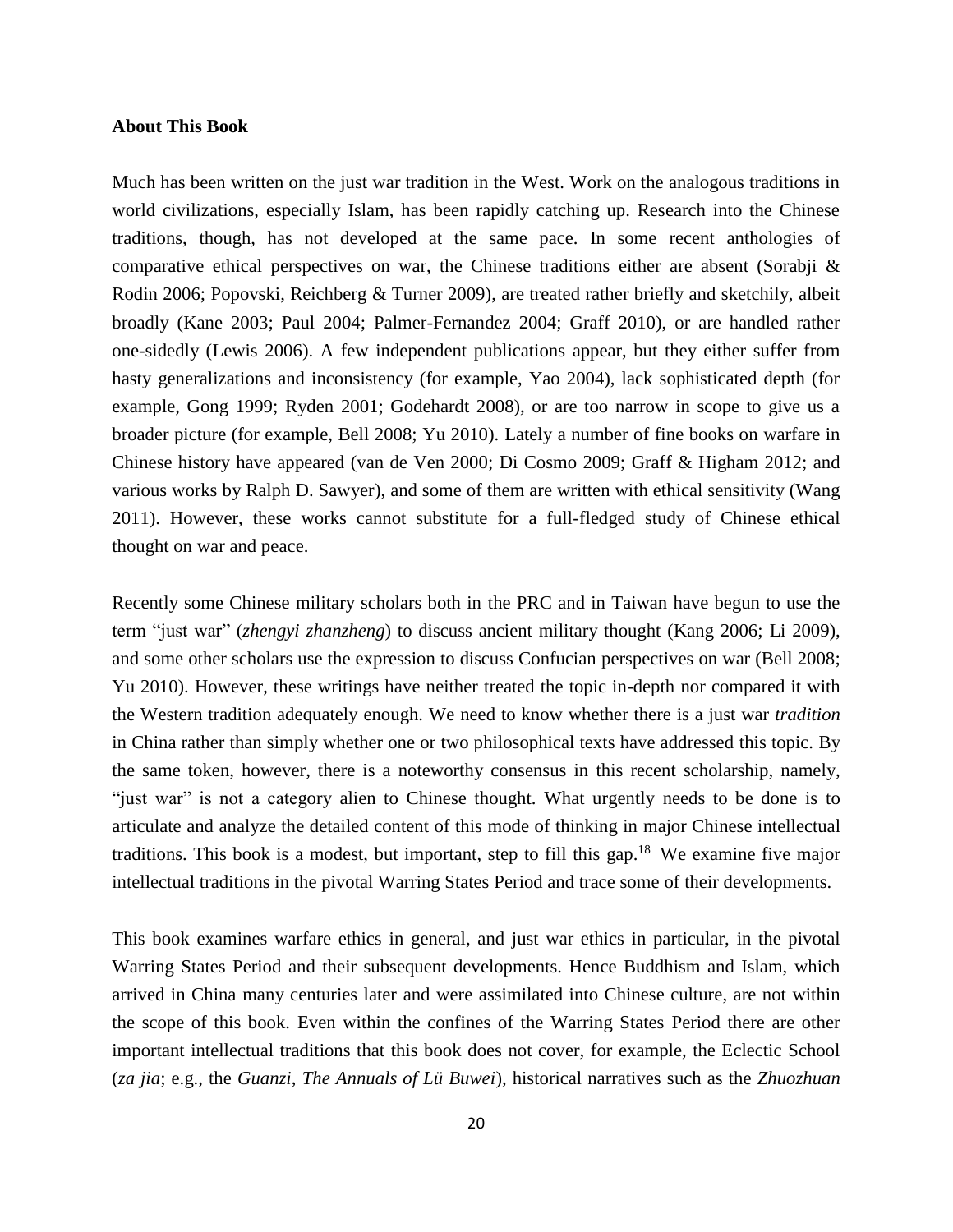(*Commentary of Mr. Zuo [on the Spring and Autumn Annals]*), the *Zhanguoce* (*Strategies of the Warring States*). Much more work needs to be done so that this enormous intellectual heritage can be transmitted to our world today. With all due respect to the brilliance of the ancient Greek intellectual traditions, it is the ancient Chinese traditions that we should turn to in order to have access to nuanced and rich discussions on warfare in the so-called Axial Age. We have more to learn from them on this subject than from Plato and Aristotle.<sup>19</sup>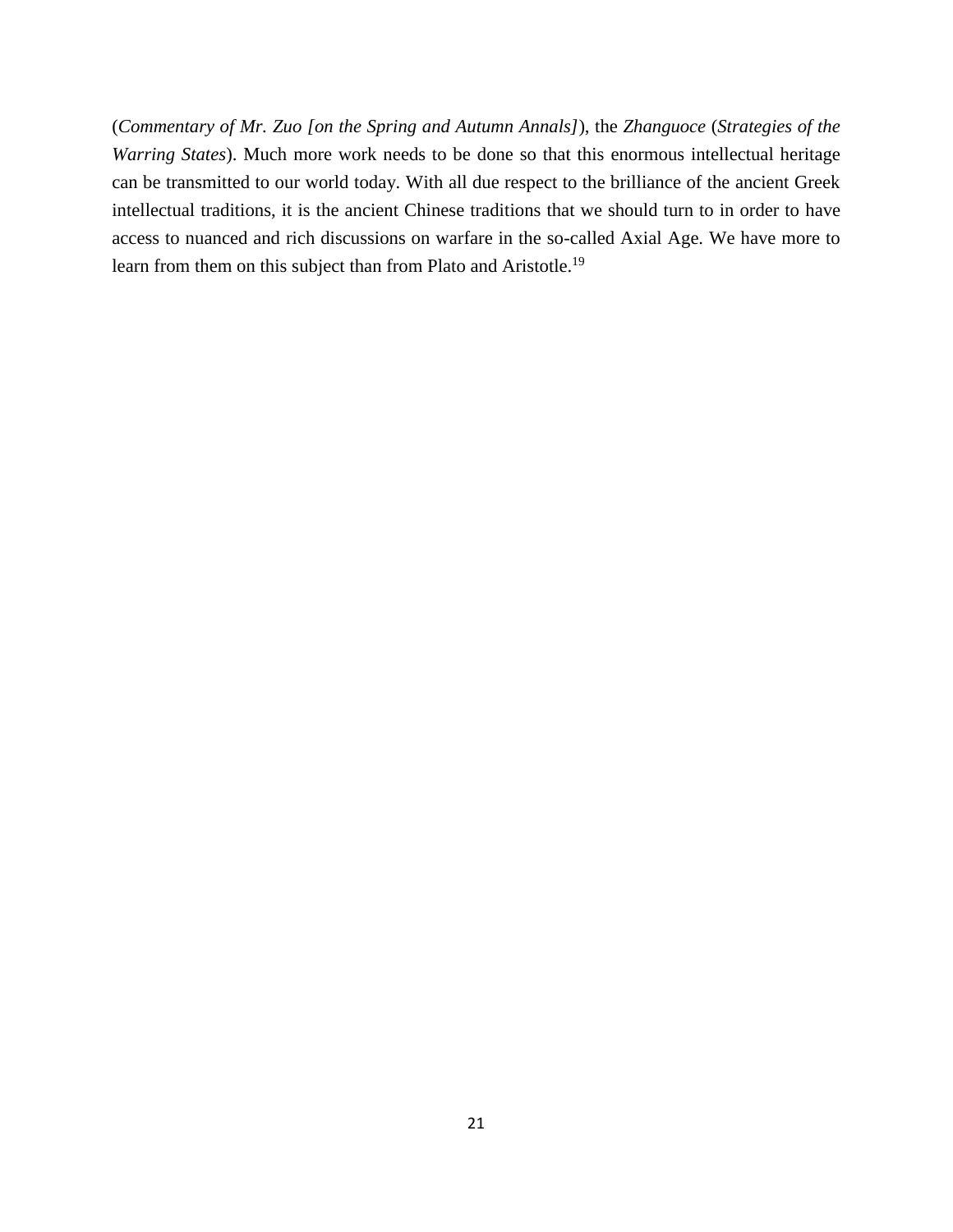# **References**

- Angle, Stephen C. and Slote, Michael., eds. 2013. *Virtue Ethics and Confucianism*. New York and London: Routledge.
- Bell, Daniel A. 2008. "Just War and Confucianism: Implications for the Contemporary World." In: Bell, Daniel A., ed. *Confucian Political Ethics*, pp. 226–256. Princeton, N.J.: Princeton University Press.
- Chan, Joseph. 2014. *Confucian Perfectionism: A Political Philosophy for Modern Times*. Princeton: Princeton University Press.
- Clausewitz, Carl von. 1993. *On War*. Edited and Translated by Michael Howard and Peter Paret. New York: Everyman's Library.
- Confucius. 1979. *The Analects*. Translated with an introduction and notes by D. C. Lau. London: Penguin Books.
- *Daodejing: "Making This Life Significant," A Philosophical Translation*. 2003. Translated and with commentary by Roger T. Ames and David L. Hall. New York: Ballantine Books.
- Di Cosmo, Nicola, ed. 2009. *Military Culture In Imperial China*. Cambridge, Mass.: Harvard University Press.
- Fairbank, John K. 1974. "Introduction: Varieties of the Chinese Military Experience." In: Kierman, Jr., Frank. A. and Fairbank, John K., eds. 1974. *Chinese Ways in Warfare*, pp. 1–26. Cambridge, Massachusetts: Harvard University Press.
- Fraser, Chris. 2014. "Mohism." In: Zalta, Edward N., ed. *The Stanford Encyclopedia of Philosophy*. [Online] Summer 2014 Edition. Available from: [http://plato.stanford.edu/archives/sum2014/entries/mohism/.](http://plato.stanford.edu/archives/sum2014/entries/mohism/) [Accessed: 16th August 2014]
- Godehardt, Nadine. 2008. "The Chinese Meaning of Just War and Its Impact on the Foreign Policy of the People's Republic of China." In: *German Institute of Global and Area Studies (GIGA) Working Papers*, No. 88.
- Gong, Ted K. 1999. *China: Tradition, Nationalism and Just War*. Carlisle Barracks, Penn.: U.S. Army War College.
- Graff, David A. 2010. "The Chinese Concept of Righteous War." In: Hensel, Howard M., ed. 2010. *The Prism of Just War: Asian and Western Perspectives on the Legitimate Use of Military Force*, pp. 195–216. Burlington, Vermont: Ashgate.
- Graff, David A. and Higham, Robin, eds. 2012. *A Military History of China*. Updated edition. Lexington: University Press of Kentucky.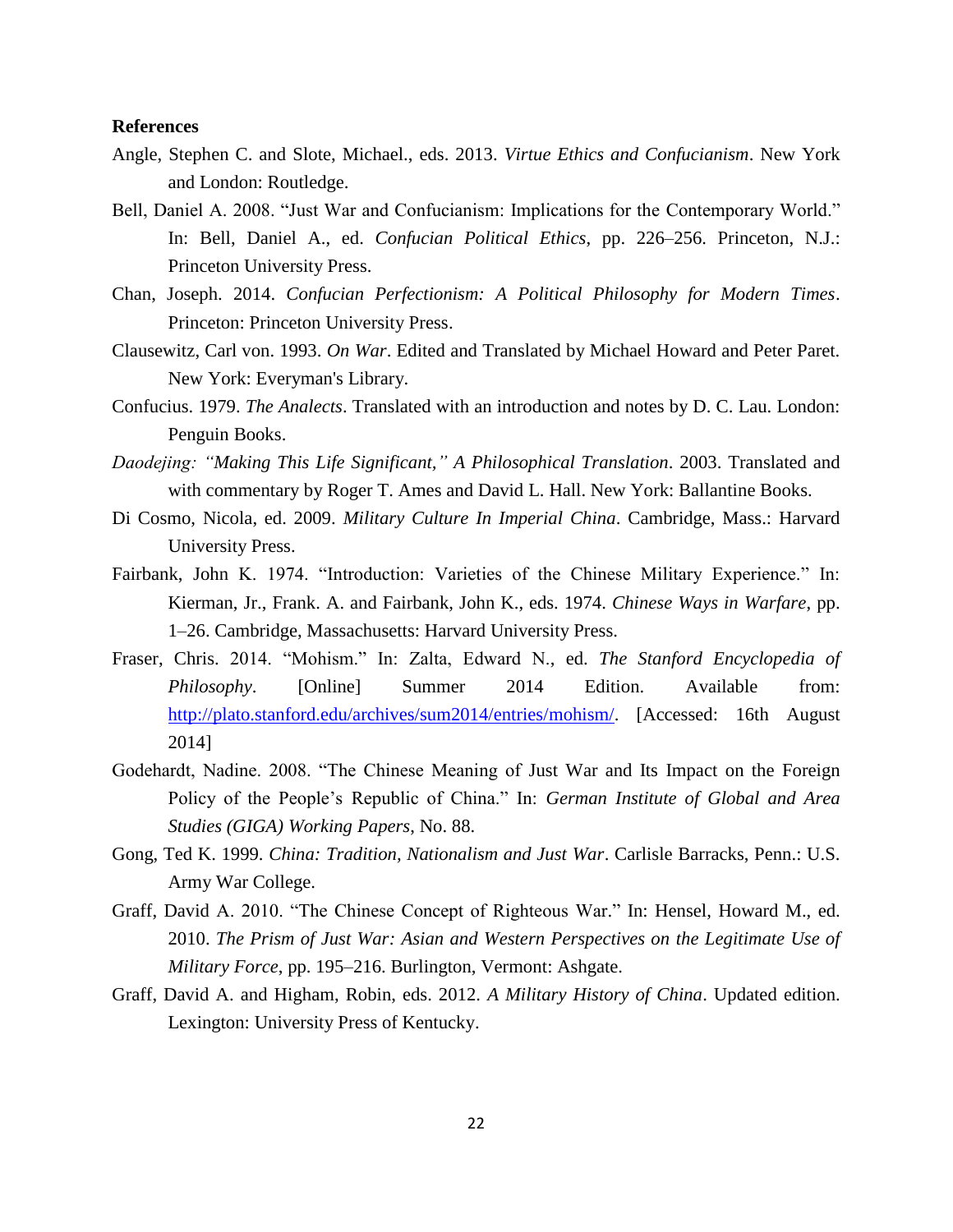- Han, Fei. 1959. *The Complete Works of Han Fei Tzu: a Classic of Chinese Political Science*. Translated with introduction, notes, glossary and index by W. K. Liao. London: Arthur Probsthain.
- Hornblower, Simon. 1988. "Greece: The History of the Classical Period." In: Boardman, John, Griffin, Jasper and Murray, Oswyn, eds. 1988. *The Oxford Illustrated History of Greece and the Hellenistic World*, pp. 118–149. Oxford: Oxford University Press.
- Hsu, Cho-yun. 1965. *Ancient China in Transition: An Analysis of Social Mobility, 722–222 B.C.* Stanford: Stanford University Press.
- Hsün-tzu [Xunzi]. 1990. *Xunzi: A Translation and Study of The Complete Works*, Vol. 2. Translated by John Knoblock. Stanford: Stanford University Press.
- Hui, Victoria Tin-bor. 2005. *War and State Formation in Ancient China and Early Modern Europe*. New York: Cambridge University Press.
- Ivanhoe, Philip J. 2000. *Confucian Moral Self Cultivation*. Second edition. Indianapolis: Hackett Publishing Company.
- Johnson, James Turner. 1991. "The Just War Tradition and the American Military." In: Johnson, James Turner and Weigel, George. *Just War and the Gulf War*, pp. 3–42. Washington, D.C.: Ethics and Public Policy Center.
- Kane, Thomas M. 2003. "Inauspicious Tools: Chinese Thought on the Morality of Warfare." In: Robinson, Paul, ed. *Just War in Comparative Perspective*, pp. 139–152. Aldershot: Ashgate.
- Kang, Jingbiao 康經彪. 2006. "Just War Thought of the Pre-Qin Period." 〈先秦的義戰思想〉. *Whampoa – An Interdisciplinary Journal* (51), pp. 125–14.
- Lewis, Mark Edward. 1999. "Warring States Political History." In: Loewe, Michael and Shaughnessy, Edward L., eds. *The Cambridge History of Ancient China: From the Origins of Civilization to 221 B.C.*, pp. 587–650. Cambridge: Cambridge University Press.
- Lewis, Mark Edward. 2006. "The Just War in Early China." In: Brekke, Torkel, ed. *The Ethics of War in Asian Civilizations: A Comparative Perspective*, pp. 185–200. London: Routledge.
- Li, Guisheng 李桂生 . 2009. *Various Schools of Thought and Cultures and Pre-Qin Military-Strategic School* 《諸子文化與先秦兵家》. Changsha: Yuelu Press.
- Liang, Qichao 梁啟超. 1936 [1922]. *A History of Pre-Qin Political Thought* 《先秦政治思想 史》. Shanghai: Zhonghua Book Company.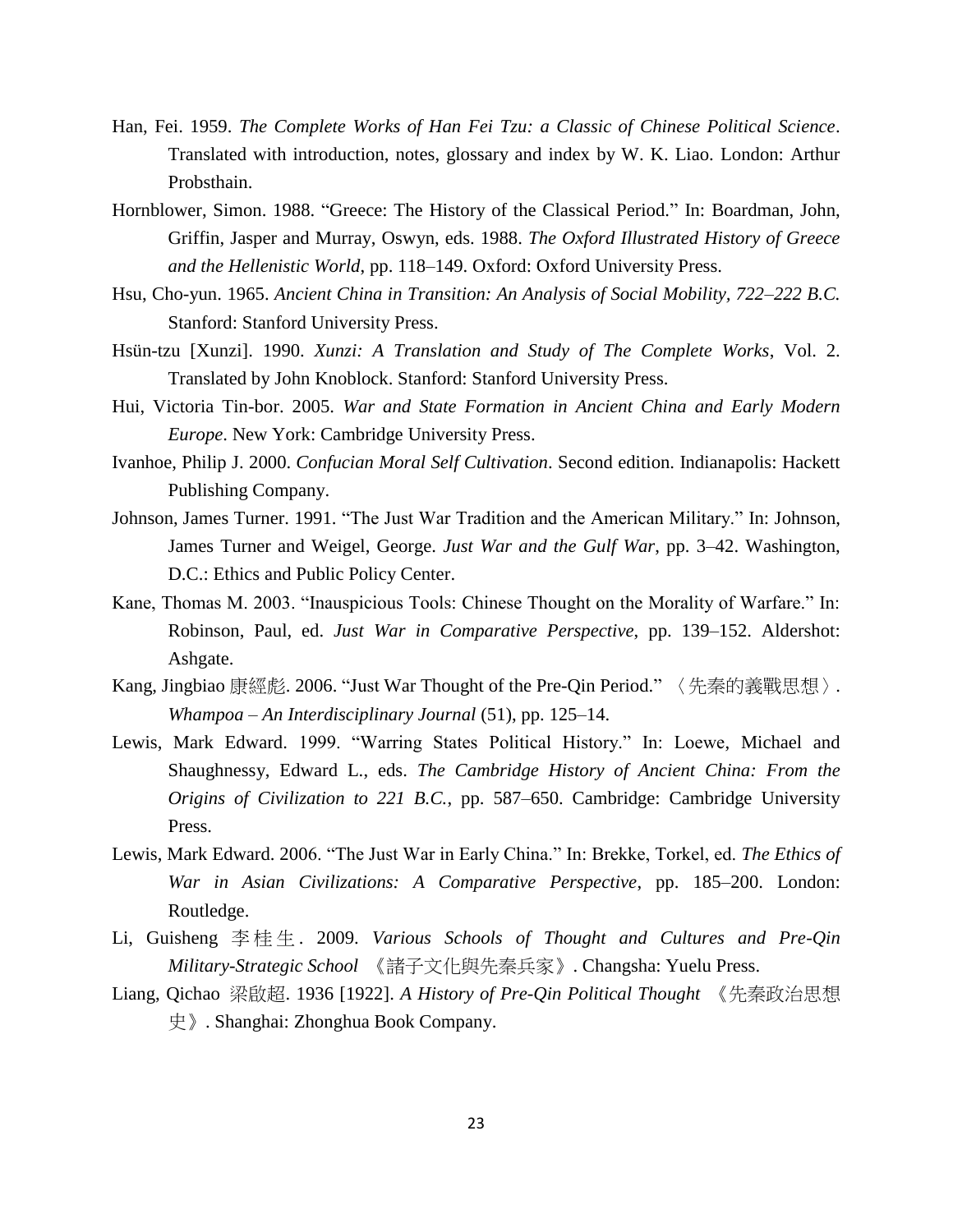- Lo, Ping-cheung. 2013. "How Virtues Provide Action Guidance–Confucian Military Virtues at Work." In: Angle, Stephen C. and Slote, Michael, eds. *Virtue Ethics and Confucianism*, pp. 141–151. New York and London: Routledge.
- Mearsheimer, John J. 2014. *The Tragedy of Great Power Politics*. Updated edition. New York: Norton.
- *Mencius*. 2003. Translated with an introduction and notes by D. C. Lau. Revised edition. London: Penguin Books.
- Mo, Di. 2013. *Mozi: A Study and Translation of the Ethical and Political Writings*. Translated from the Chinese by John Knoblock and Jeffrey Riegel. Berkeley: Institute of East Asian Studies, University of California.
- Nivison, David S. 1999. "The Classical Philosophical Writings." In: Loewe, Michael and Shaughnessy, Edward L., eds. 1999. *The Cambridge History of Ancient China: From the Origins of Civilization to 221 B.C.*, pp. 745–812. Cambridge: Cambridge University Press.
- Nye, Jr., Joseph S. 2004. *Soft Power: The Means to Success in World Politics*. New York: Public Affairs.
- Palmer-Fernandez, Gabriel, ed. 2004. *Encyclopedia of Religion and War*. New York: Routledge.
- Paul, Gregor. 2004. "War and Peace in Classical Chinese Thought, with Particular Regard to Chinese Religion." In: Schmidt-Leukel, Perry, ed. *War And Peace In World Religions: The Gerald Weisfeld Lectures 2003*, pp. 57–78. London: SCM.
- Popovski, Vesselin, Reichberg, Gregory M. and Turner, Nicholas, eds. 2009. *World Religions and Norms of War*. Tokyo: United Nations University Press.
- Orend, Brian. 2013. *The Morality of War*. Second edition. Peterborough, Ontario: Broadview Press.
- Regan, Richard J. 2013. *Just War: Principles and Cases*. Second edition. Washington, D.C.: Catholic University of America Press.
- Reichberg, Gregory M, Syse, Henrk and Begby, Endre, eds. 2006. *The Ethics of War: Classic and Contemporary Readings*. Oxford: Blackwell.
- Ryden, Edmund. 1998. *Philosophy of Peace in Han China: A Study of the Huainanzi Ch. 15 On Military Strategy*. Taipei: Ricci Institute.
- Ryden, Edmund. 2001. *Just War and Pacifism: Chinese and Christian Perspective in Dialogue*. Taipei: Taipei Ricci Institute.
- Shang, Yang. 1928. *The Book of Lord Shang: A Classic of the Chinese School of Law*. Translated with introduction and notes by J. J. L. Duyvendak. London: Arthur Probsthain.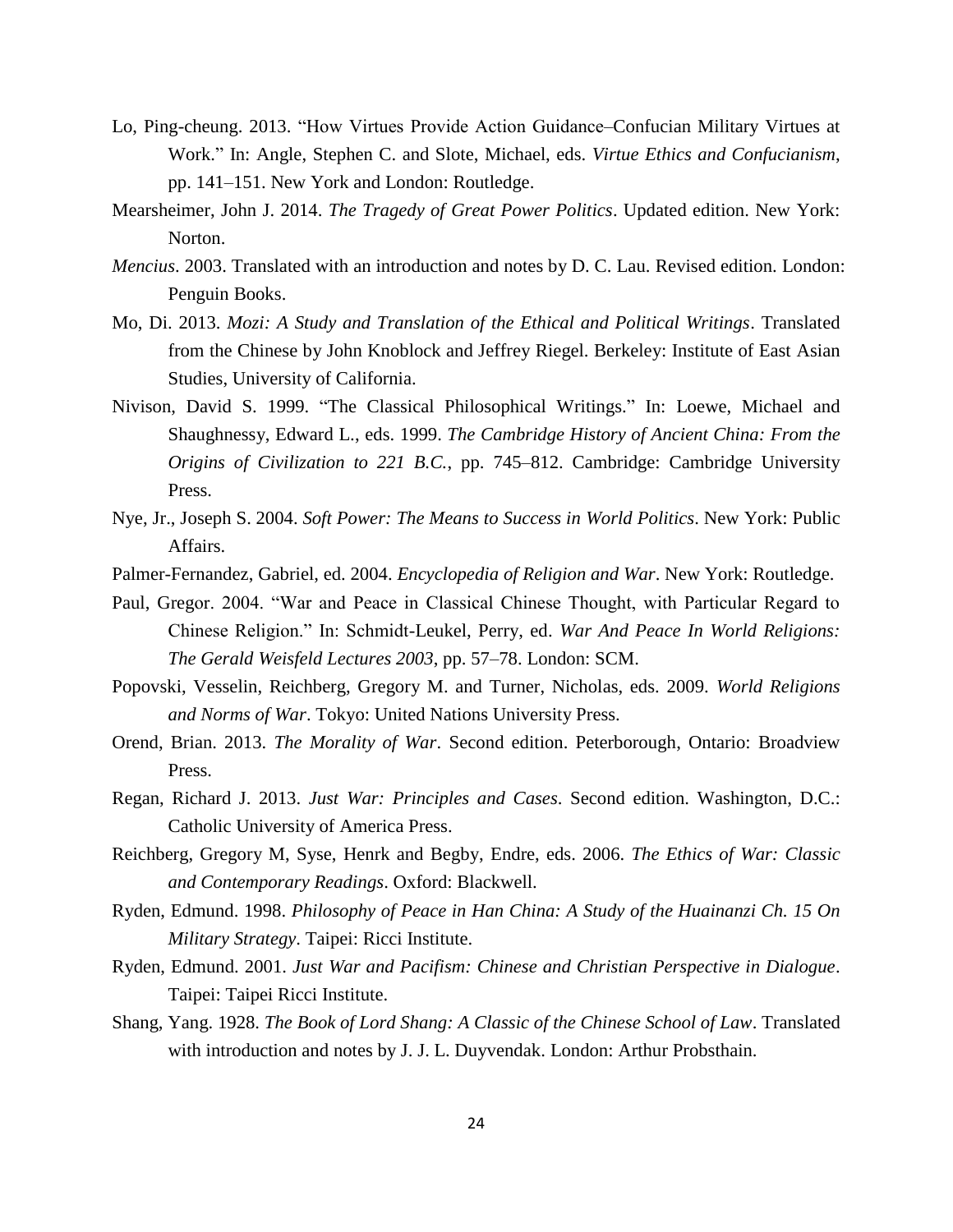- Sorabji, Richard and Rodin, David, eds. 2006. *The Ethics of War: Shared Problems in Different Traditions*. Aldershot: Ashgate.
- van Creveld, Martin. 2005. *The Art of War: War and Military Thought*. New York: HarperCollins Smithsonian Books.
- van de Ven, Hans, ed. 2000. *Warfare in Chinese History*. Leiden: Brill.
- Waley, Arthur. 1939. *Three Ways of Thought in Ancient China*. London: George Allen & Unwin.
- Wang, Yuan-kang. 2011. *Harmony and War: Confucian Culture and Chinese Power Politics*. New York: Columbia University Press.
- *Wu ching ch'i shu* [*Wujing Qishu*]. 1993. *The Seven Military Classics of Ancient China*. Translation and commentary by Ralph D. Sawyer, with Mei-chün Sawyer. Boulder, Colorado: Westview Press.
- Yao, Xinzhong. 2004. "Conflict, Peace and Ethical Solutions: A Confucian Perspective on War." *Sungkyun Journal of East Asian Studies* 4(2), pp. 89–111.
- Yu, Jiyuan. 2007. *The Ethics of Confucius and Aristotle: Mirrors of Virtue*. New York: Routledge.
- Yu, Kam-por. 2010. "Confucian Views on War as Seen in the *Gongyang Commentary on the Spring and Autumn Annals*." *Dao: A Journal of Comparative Philosophy* IX(1) (March), pp. 97–111.

# **Notes**

 $\overline{a}$ 

<sup>&</sup>lt;sup>1</sup> According to Herodotus, the Greek city states "shared blood, shared language, shared religion, and shared customs." "However, the Greeks of the classical period never managed to translate their psychological awareness of their 'Greekness' into political unity. The history of the classical Greek city-states is a history of failure to achieve unity: Sparta would not, and Athens could not, impose it indefinitely by force as Macedon and Rome were to do" (Hornblower 1988, 122).

 $2 \text{ According to a historian's calculation there were less than 100 years in these 254 years without}$ warfare, and wars in this period tended to be longer, larger, and more intense than before (Hsu 1965, 62–65). Accordingly, "[t]hese wars had two major consequences: the absorption of small states and non-Hua peoples into the expanding territorial powers, and the formation of a balance of power in which each state acted independently to further its own interests through the selective application of combat and diplomacy" (Lewis 1999, 616).

<sup>&</sup>lt;sup>3</sup> For a very interesting comparative study of China in this period and early modern Europe, see Hui 2005.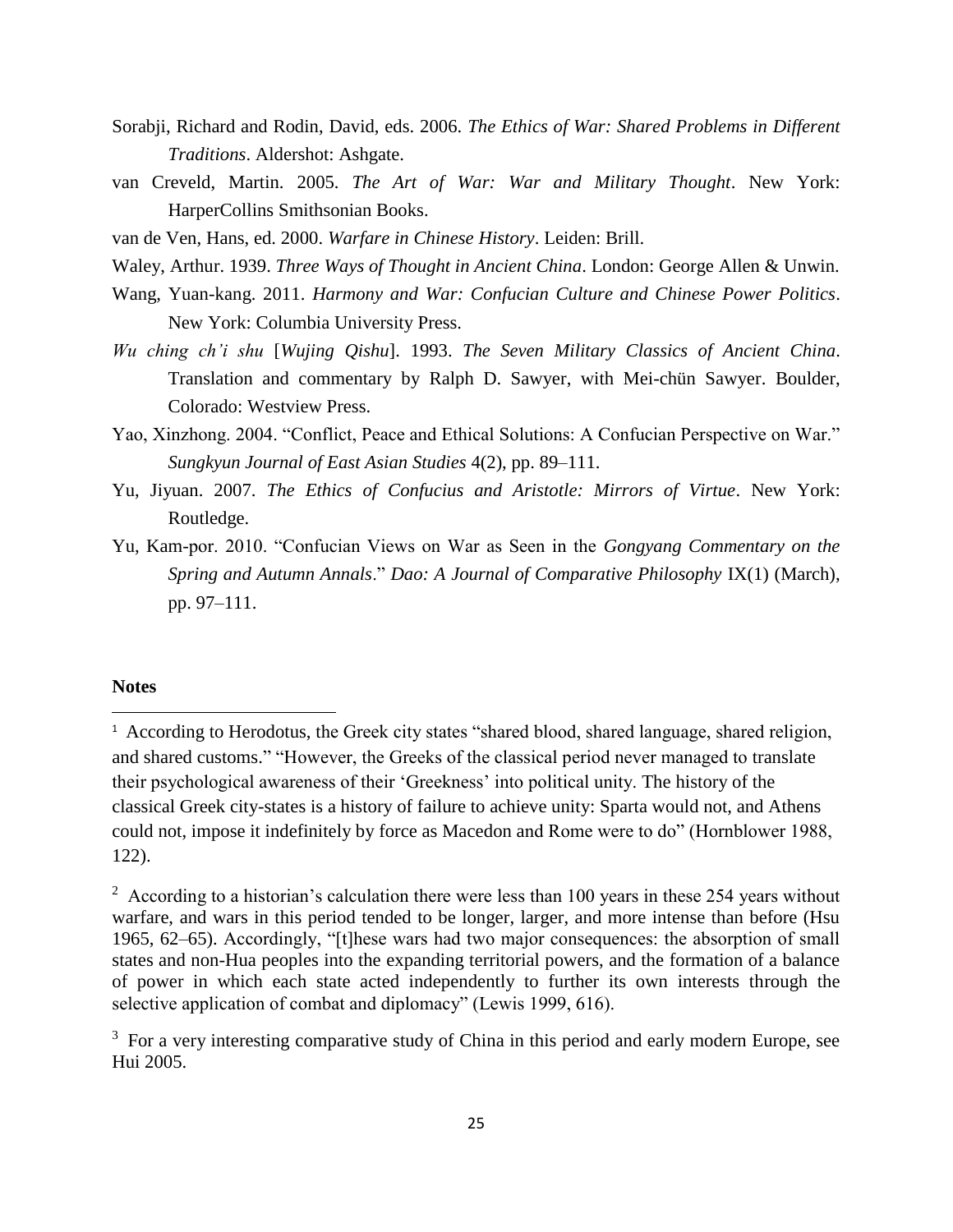$\overline{\phantom{a}}$  $4\,$  For a short introduction to the major competing schools of thought in this period, see Nivison 1999.

<sup>5</sup> Joseph Chan submits that Confucian political thought as well as other comprehensive political philosophies have a dual character. "[A] political philosophy needs to develop two tracks of theorizing—one track that explains or justifies an ideal conception of social and political order, bracketing off practical questions about feasibility and compliance, and another that develops a nonideal conception that addresses these practical questions" (Chan 2014, 1).

<sup>6</sup> 兵不血刃, 遠邇來服. This kind of ideal language is prominent in the Military Strategy School as well.

<sup>7</sup> The first person to abuse this idea of *yibing* is the king of the Qin state, who bloodily conquered other states and slaughtered approximately 1.5 million soldiers of theirs. After he ascended to the throne of emperor he was eulogized for raising *yibing* to punish the other states (cf. Lewis 2006, 192).

<sup>8</sup> Fairbank is the earliest American advocate of Confucian/Chinese pacifism. As he puts it, "The superior man...should be able to attain his ends without violence. This was because of the optimistic belief that virtuous and proper conduct exerted such an edifying attraction upon the beholder that he accorded moral prestige to the actor. Right conduct thus gave one moral authority, a kind of power...Herein lies the pacifist bias of the Chinese tradition" (Fairbank 1974, 7).

<sup>9</sup> This policy was also partly based on a pragmatic consideration, that is, the Han Dynasty was relatively weak after the series of wars to claim the throne whereas the Xiongnu was at the peak of their power.

<sup>10</sup> The authenticity of these chapters has been disputed; they are probably the work of Mozi's disciples.

 $11$  Sunzi, like Kongzi (Confucius) and Laozi, was active in the closing days of the previous age, the Period of the Spring and Autumn. But the treatises that embody their thought exercised great influence only starting from the Warring States Period.

 $12$  It is difficult to date the compositional times of these writings as many of them were compiled by their disciples and expanded by followers.

<sup>13</sup> *Sun Bin's Art of War* (*Sun Bin Bingfa*), which was excavated in 1972, is not included in this study because it did not have any influence—as the other five treatises did—on account of its two-thousand year disappearance.

<sup>14</sup> Unlike Confucianism, especially *Mencius*, in this school of thought there is no insistence that the rightful authority to declare war must be a virtuous True King; the *de facto* ruler would suffice.